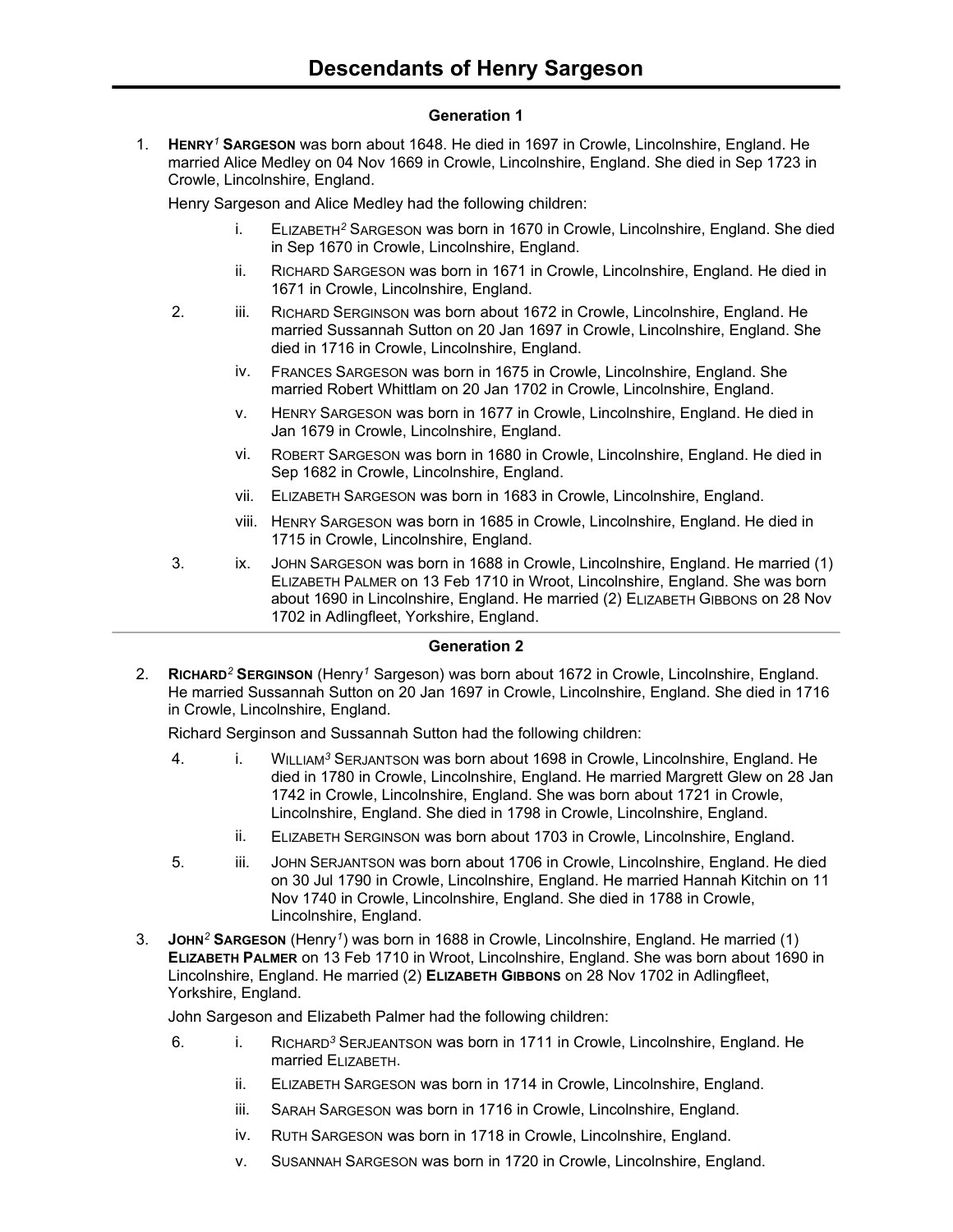John Sargeson and Elizabeth Gibbons had the following children:

- vi. JOHN SARGESON was born about 1707 in Adlingfleet, Yorkshire, England. He died in 1709 in Adlingfleet, Yorkshire, England.
- vii. ALICE SARGESON was born about 1704 in Adlingfleet, Yorkshire, England. She died in 1717 in Adlingfleet, Yorkshire, England.

### **Generation 3**

4. **WILLIAM***<sup>3</sup>* **SERJANTSON** (Richard*<sup>2</sup>* Serginson, Henry*<sup>1</sup>* Sargeson) was born about 1698 in Crowle, Lincolnshire, England. He died in 1780 in Crowle, Lincolnshire, England. He married Margrett Glew on 28 Jan 1742 in Crowle, Lincolnshire, England. She was born about 1721 in Crowle, Lincolnshire, England. She died in 1798 in Crowle, Lincolnshire, England.

William Seriantson and Margrett Glew had the following children:

- i. JOHN*<sup>4</sup>* SERJANTSON was born about 1743 in Crowle, Lincolnshire, England.
- ii. MARY SERJANTSON was born about 1746 in Crowle, Lincolnshire, England. She died in 1750 in Crowle, Lincolnshire, England.
- iii. ELIZABETH SERJANTSON was born on 1748/49 in Crowle, Lincolnshire, England. She married Robert Bellamy on 26 May 1772 in Crowle, Lincolnshire, England.
- iv. MARY SERJANTSON was born about 1751 in Crowle, Lincolnshire, England.
- v. MARGARET SERJANTSON was born about 1754 in Crowle, Lincolnshire, England. She died on 08 Mar 1757 in Crowle, Lincolnshire, England.
- vi. MARGARET SERJANTSON was born about 1757 in Crowle, Lincolnshire, England. She married George Berkingshire on 26 Oct 1790 in Crowle, Lincolnshire, England.
- 7. vii. WILLIAM SARJANTSON was born about 1763 in Crowle, Lincolnshire, England. He died in Apr 1843 in Crowle, Lincolnshire, England. He married Susanna Thorp on 15 Dec 1794 in Crowle, Lincolnshire, England. She was born in 1774 in Crowle, Lincolnshire, England. She died in 1861 in Crowle, Lincolnshire, England.
- 5. **JOHN***<sup>3</sup>* **SERJANTSON** (Richard*<sup>2</sup>* Serginson, Henry*<sup>1</sup>* Sargeson) was born about 1706 in Crowle, Lincolnshire, England. He died on 30 Jul 1790 in Crowle, Lincolnshire, England. He married Hannah Kitchin on 11 Nov 1740 in Crowle, Lincolnshire, England. She died in 1788 in Crowle, Lincolnshire, England.

John Serjantson and Hannah Kitchin had the following children:

- 8. i. THOMAS<sup>4</sup> SARJANTSON was born about 1741 in Crowle, Lincolnshire, England. He died about 1823 in Mareham le Fen, Lincolnshire, England. He married Joanna Mell on 24 Nov 1767 in Crowle, Lincolnshire, England. She was born in 1749. She died about 1816 in Mareham le Fen, Lincolnshire, England.
	- ii. JOHN SERJEANTSON was born about 1742 in Crowle, Lincolnshire, England.
- 9. iii. HENRY SERJENTSON was born about 1745 in Crowle, Lincolnshire, England. He died in Mar 1821 in Crowle, Lincolnshire, England. He married HANNAH.
	- iv. HANNAH SERJEANTSON was born about 1748 in Crowle, Lincolnshire, England.
	- v. SARAH SERJANTSON was born about 1749 in Crowle, Lincolnshire, England.
	- vi. RICHARD SARJANTSON was born about 1752 in Crowle, Lincolnshire, England. He died about 1762 in Crowle, Lincolnshire, England.
	- vii. ANN SERJANTSON was born about 1754 in Crowle, Lincolnshire, England. She died in 1755 in Crowle, Lincolnshire, England.
	- viii. ELIZABETH SERJANTSON was born about 1757 in Crowle, Lincolnshire, England.
- 6. **RICHARD***<sup>3</sup>* **SERJEANTSON** (John*<sup>2</sup>* Sargeson, Henry*<sup>1</sup>* Sargeson) was born in 1711 in Crowle, Lincolnshire, England. He married **ELIZABETH**.

Richard Serjeantson and Elizabeth had the following children:

- i. RICHARD*<sup>4</sup>* SERJEANTSON was born in 1740 in Crowle, Lincolnshire, England.
- 10. ii. CORNELIOUS SARGINSON was born in 1744 in Crowle, Lincolnshire, England. He died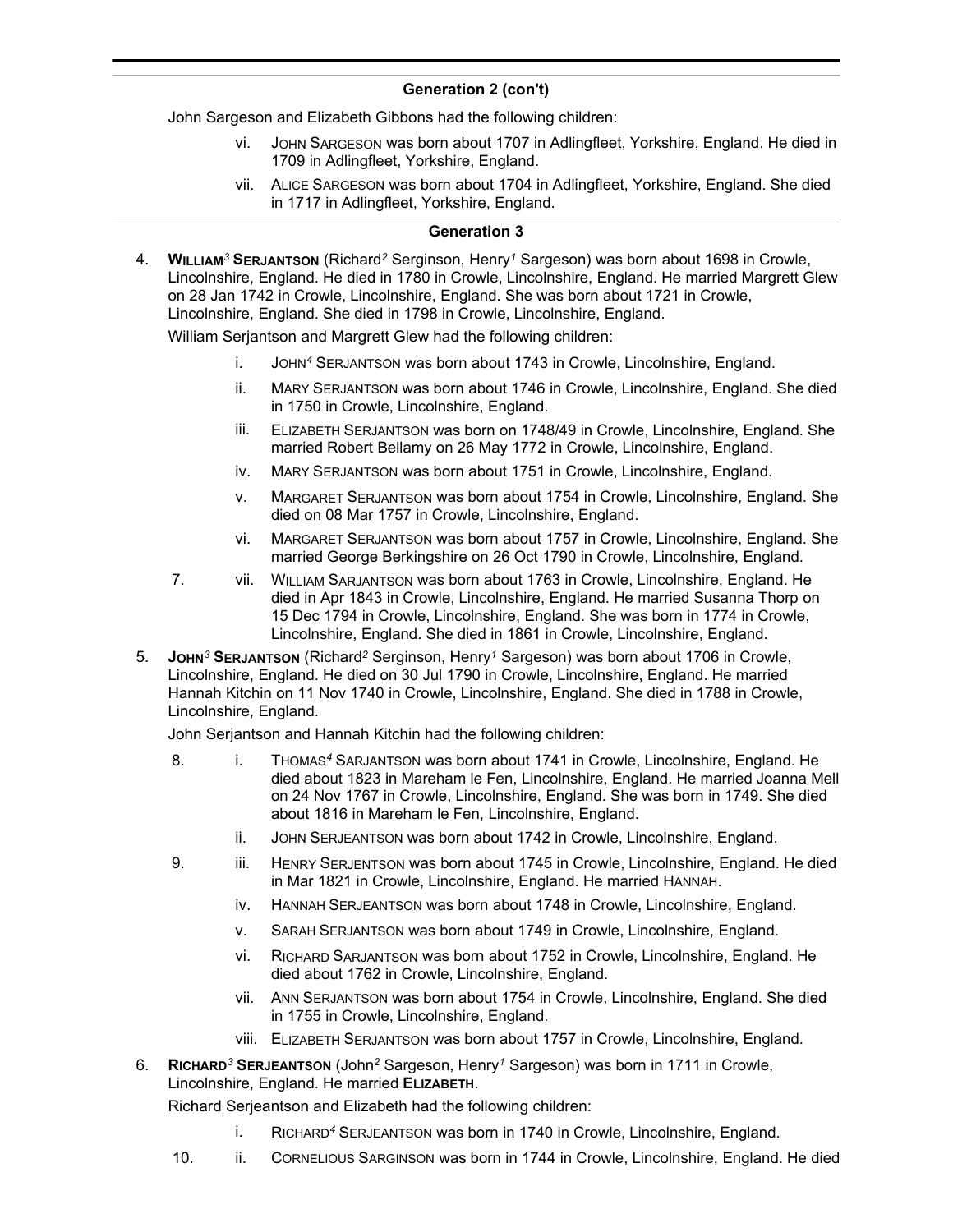in 1810 in Whitgift, Yorkshire, England. He married Mary Wood in 1771 in London, England (St Bride's Church).

### **Generation 4**

7. **WILLIAM***<sup>4</sup>* **SARJANTSON** (William*<sup>3</sup>* Serjantson, Richard*<sup>2</sup>* Serginson, Henry*<sup>1</sup>* Sargeson) was born about 1763 in Crowle, Lincolnshire, England. He died in Apr 1843 in Crowle, Lincolnshire, England. He married Susanna Thorp on 15 Dec 1794 in Crowle, Lincolnshire, England. She was born in 1774 in Crowle, Lincolnshire, England. She died in 1861 in Crowle, Lincolnshire, England.

William Sarjantson and Susanna Thorp had the following children:

- i. MARY*<sup>5</sup>* SARJANTSON was born about 1795 in Crowle, Lincolnshire, England. She died on 28 Aug 1795 in Crowle, Lincolnshire, England.
- 11. ii. JOHN THORPE SARJANTSON was born about 1796 in Crowle, Lincolnshire, England. He died in Jun 1874 in Thorne, Yorkshire, England (Age: 78). He married Happy Fletcher on 20 Dec 1824 in Crowle, Lincolnshire, England. She was born about 1798. She died in 1840 in Crowle, Lincolnshire, England (Age: 42).
- 12. iii. WILLIAM SARJANTSON was born about 1798 in Crowle, Lincolnshire, England. He died in Apr 1843 in Thorne, Yorkshire, England. He married Mary Hodgson on 04 Jan 1831 in Crowle, Lincolnshire, England. She was born in 1801 in Lincolnshire, England. She died in 1871 in Crowle, Lincolnshire, England.
- 13. iv. JAMES SARJANTSON was born about 1800 in Crowle, Lincolnshire, England. He died in Sep 1868 in Crowle, Lincolnshire, England. He married Ann Yardley, daughter of Jno Yardley and Mary, on 05 Feb 1823 in Crowle, Lincolnshire, England. She was born in 1797 in Crowle, Lincolnshire, England. She died in Oct 1872 in Crowle, Lincolnshire, England.
	- v. CHARLES SARJANTSON was born about 1804 in Crowle, Lincolnshire, England. He died in 1828 in Crowle, Lincolnshire, England (Age: 28).
- 14. vi. RICHARD SARGENTSON was born about 1809 in Crowle, Lincolnshire, England. He died in 1874 in Owston Ferry, Lincolnshire, England. He married Mary Ann Godfrey on 15 May 1832 in Crowle, Lincolnshire, England. She was born in 1812 in Lincolnshire, England. She died in 1894 in Gainsborough, Lincolnshire, England.
- 8. **THOMAS***<sup>4</sup>* **SARJANTSON** (John*<sup>3</sup>* Serjantson, Richard*<sup>2</sup>* Serginson, Henry*<sup>1</sup>* Sargeson) was born about 1741 in Crowle, Lincolnshire, England. He died about 1823 in Mareham le Fen, Lincolnshire, England. He married Joanna Mell on 24 Nov 1767 in Crowle, Lincolnshire, England. She was born in 1749. She died about 1816 in Mareham le Fen, Lincolnshire, England.

Thomas Sarjantson and Joanna Mell had the following children:

- 15. i. JANE*<sup>5</sup>* SARJANTSON was born about 1768 in Crowle, Lincolnshire, England. She married JOHN BURCHBY.
	- ii. SUSSANAH SERGINSON was born about 1771 in Crowle, Lincolnshire, England. She died in 1837 in Crowle, Lincolnshire, England (Found dead in bed). She married John Tompkinson on 12 Apr 1799 in Crowle, Lincolnshire, England. He was born about 1774.
- 16. iii. THOMAS SARJANTSON was born about 1781 in Crowle, Lincolnshire, England. He died on 27 Nov 1857 in Mareham le Fen, Lincolnshire, England. He married Mary Pepper on 16 Mar 1806 in Crowle, Lincolnshire, England. She was born in 1785 in Crowle, Lincolnshire, England.
- 17. iv. JOHN SARJANTSON was born about 1783 in Crowle, Lincolnshire, England. He died in Jan 1844 in Horncastle, Lincolnshire, England. He married Elizabeth Richardson, daughter of William Richardson and Ann Rimmington, on 29 Dec 1807 in Skipwith, Yorkshire, England. She was born in 1790 in North Duffield, Yorkshire, England.
- 9. **HENRY***<sup>4</sup>* **SERJENTSON** (John*<sup>3</sup>* Serjantson, Richard*<sup>2</sup>* Serginson, Henry*<sup>1</sup>* Sargeson) was born about 1745 in Crowle, Lincolnshire, England. He died in Mar 1821 in Crowle, Lincolnshire, England. He married **HANNAH**.

Henry Serjentson and Hannah had the following child: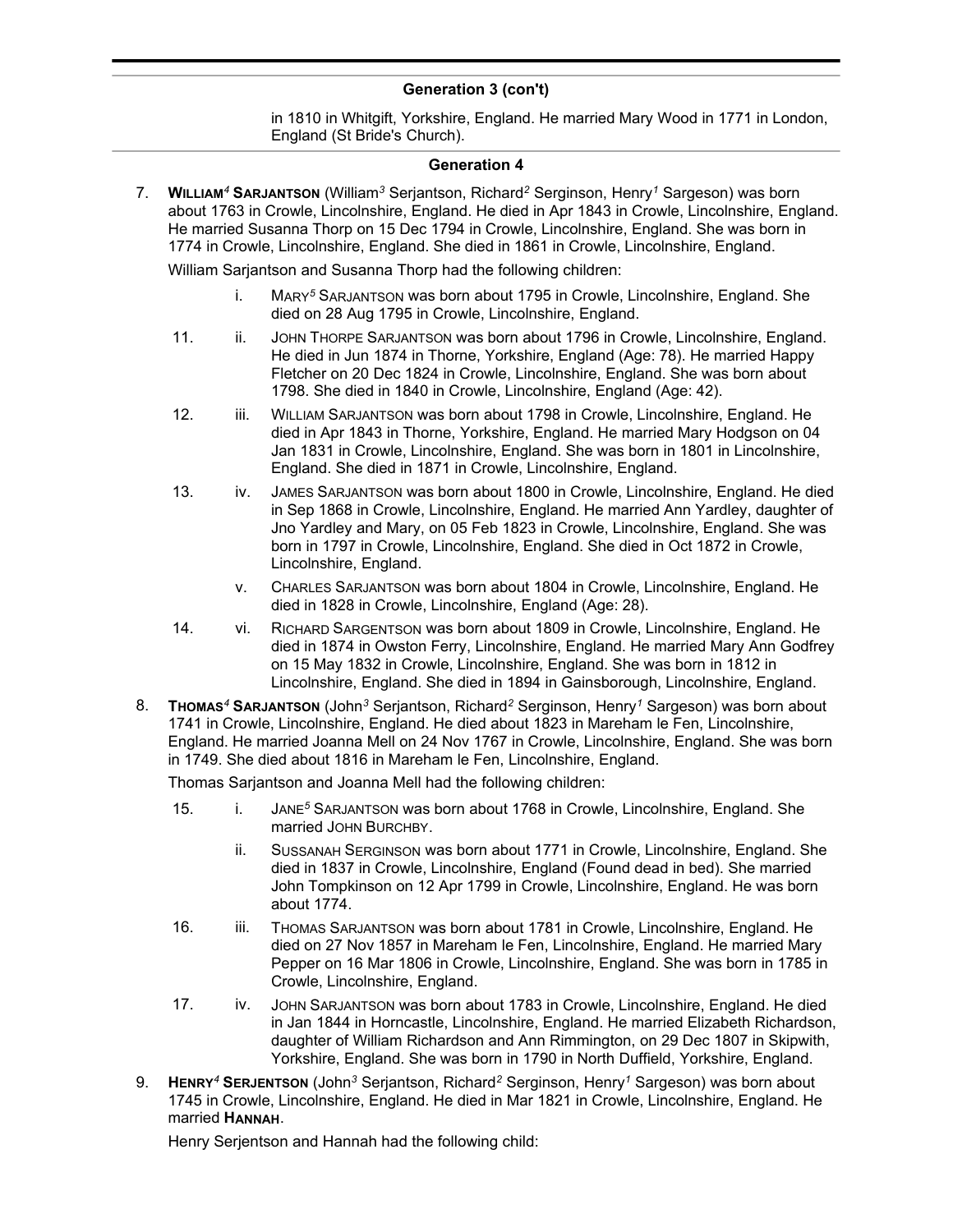- i. RICHARD*<sup>5</sup>* SERJANTSON was born about 1774 in Crowle, Lincolnshire, England. He died in 1779 in Crowle, Lincolnshire, England.
- 10. **CORNELIOUS***<sup>4</sup>* **SARGINSON** (Richard*<sup>3</sup>* Serjeantson, John*<sup>2</sup>* Sargeson, Henry*<sup>1</sup>* Sargeson) was born in 1744 in Crowle, Lincolnshire, England. He died in 1810 in Whitgift, Yorkshire, England. He married Mary Wood in 1771 in London, England (St Bride's Church).

Cornelious Sarginson and Mary Wood had the following children:

- i. MARTHA*<sup>5</sup>* SARGINSON was born in 1772 in Yorkshire, England. She died in 1787 in Yorkshire, England.
- ii. CORNELIUS SARGINSON was born in 1775 in Laxton, Yorkshire, England. He died in 1775 in Howden, Yorkshire, England (Yokefleet).
- iii. ELIZABETH SARGINSON was born in 1778 in Laxton, Yorkshire, England.

### **Generation 5**

11. **JOHN THORPE***<sup>5</sup>* **SARJANTSON** (William*<sup>4</sup>* , William*<sup>3</sup>* Serjantson, Richard*<sup>2</sup>* Serginson, Henry*<sup>1</sup>* Sargeson) was born about 1796 in Crowle, Lincolnshire, England. He died in Jun 1874 in Thorne, Yorkshire, England (Age: 78). He married Happy Fletcher on 20 Dec 1824 in Crowle, Lincolnshire, England. She was born about 1798. She died in 1840 in Crowle, Lincolnshire, England (Age: 42).

John Thorpe Sarjantson and Happy Fletcher had the following children:

- i. JOHN THORPE*<sup>6</sup>* SARJANTSON was born on 31 May 1826 in Crowle, Lincolnshire, England. He died in 1857 in Crowle, Lincolnshire, England (Age: 30).
- ii. WILLIAM SARJANTSON was born about 1828 in Lincolnshire, England.
- iii. MARY SARJANTSON was born in 1830 in Crowle, Lincolnshire, England. She died in 1830 in Crowle, Lincolnshire, England.
- iv. MARY SARJANTSON was born about 1831 in Lincolnshire, England. She married William Coulthard on 24 Oct 1853 in Crowle, Lincolnshire, England.
- 18. v. ELIAS SARJANTSON was born about 1833 in Lincolnshire, England. He died in 1900 in Crowle, Lincolnshire, England (Age: 64). He married Mary A Redhead, daughter of Elizabeth Redhead, on 04 Jun 1866 in Eastoft, Lincolnshire, England (St Bartholomew's Church). She was born in 1843 in Waddingham, Lincolnshire, England. She died in Apr 1923 in Scunthorpe, Lincolnshire, England (Age: 80).
	- vi. HANNAH SARJANTSON was born about 1836 in Lincolnshire, England. She married James Kirby on 28 Aug 1853 in Crowle, Lincolnshire, England.
	- vii. MARIA SARJANTSON was born about 1838 in Lincolnshire, England. She died in Jan 1867 in Crowle, Lincolnshire, England.
	- viii. THOMAS SARJANTSON was born in 1840 in Crowle, Lincolnshire, England. He died on 21 May 1840 in Crowle, Lincolnshire, England (Age 10 weeks).
- 12. **WILLIAM***<sup>5</sup>* **SARJANTSON** (William*<sup>4</sup>* , William*<sup>3</sup>* Serjantson, Richard*<sup>2</sup>* Serginson, Henry*<sup>1</sup>* Sargeson) was born about 1798 in Crowle, Lincolnshire, England. He died in Apr 1843 in Thorne, Yorkshire, England. He married Mary Hodgson on 04 Jan 1831 in Crowle, Lincolnshire, England. She was born in 1801 in Lincolnshire, England. She died in 1871 in Crowle, Lincolnshire, England.

William Sarjantson and Mary Hodgson had the following children:

- i. THOMAS*<sup>6</sup>* HODGSON was born about 1828 in Crowle, Lincolnshire, England.
- 19. ii. CHARLES SARJANTSON was born about 1832 in Crowle, Lincolnshire, England. He died on 05 Nov 1908 in Thorne, Yorkshire, England (Age: 76). He married Dinah Cooke on 15 May 1856 in Amcotts, Lincolnshire, England. She was born in Jul 1837 in Lincolnshire, England (Glanford Brigg). She died on 15 Jul 1900 in Crowle, Lincolnshire, England (Age: 64).
	- iii. SUSAN SARJANTSON was born about 1834 in Lincolnshire, England. She died in Apr 1854 in Crowle, Lincolnshire, England (Age 20).
- 20. iv. WILLIAM SARJANTSON was born about 1835 in Lincolnshire, England. He married (1) ELEANOR WRIGNALL in 1863 in Lincolnshire, England. She was born on 26 Mar 1836 in England. She died on 14 Dec 1914 in USA. He married an unknown spouse in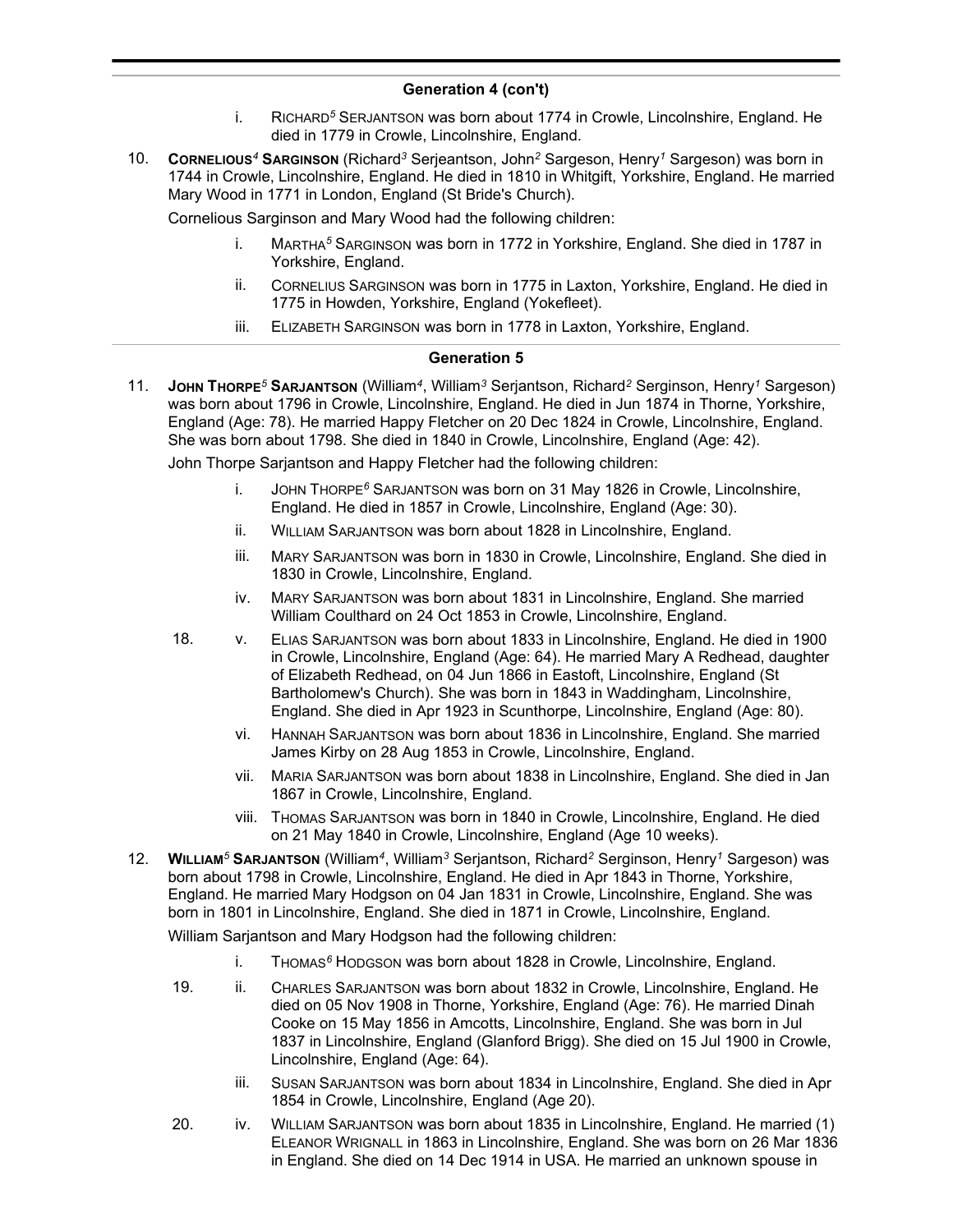### 1863 in Lincolnshire, England.

13. **JAMES***<sup>5</sup>* **SARJANTSON** (William*<sup>4</sup>* , William*<sup>3</sup>* Serjantson, Richard*<sup>2</sup>* Serginson, Henry*<sup>1</sup>* Sargeson) was born about 1800 in Crowle, Lincolnshire, England. He died in Sep 1868 in Crowle, Lincolnshire, England. He married Ann Yardley, daughter of Jno Yardley and Mary, on 05 Feb 1823 in Crowle, Lincolnshire, England. She was born in 1797 in Crowle, Lincolnshire, England. She died in Oct 1872 in Crowle, Lincolnshire, England.

James Sarjantson and Ann Yardley had the following children:

- i. SUSANNAH*<sup>6</sup>* SARJEANTSON was born in 1824 in Crowle, Lincolnshire, England.
- 21. ii. JAMES SARJANTSON was born on 25 Oct 1824 in Crowle, Lincolnshire, England. He died in Apr 1891 in Crowle, Lincolnshire, England. He married Sarah Hoe, daughter of William Hoe and Mary, on 24 Sep 1850 in Crowle, Lincolnshire, England. She was born about 1827 in Lincolnshire, England.
	- iii. CHARLES SARJANTSON was born in 1827 in Crowle, Lincolnshire, England. He died in Nov 1832 in Crowle, Lincolnshire, England (Age 5).
- 22. iv. YARDLEY SARJANTSON was born in 1829 in Crowle, Lincolnshire, England. He died in Apr 1852 in Thorne, Yorkshire, England. He married Hannah Chester on Q2 1850 in Thorne, Yorkshire, England. She was born in 1831 in Hatfield, Yorkshire, England.
	- v. HANNAH SARJEANTSON was born in 1833 in Crowle, Lincolnshire, England. She died in Jan 1875 in Thorne, Yorkshire, England (Age: 41). She married Joseph Isle on 30 May 1853 in Crowle, Lincolnshire, England. He was born in 1831 in Knedlington, Yorkshire, England. He died in Oct 1881 in Thorne, Yorkshire, England (Age: 51).
	- vi. ANN SARJEANTSON was born in 1836 in Crowle, Lincolnshire, England. She married John Tissington on 28 Nov 1855 in Crowle, Lincolnshire, England.
- 14. **RICHARD***<sup>5</sup>* **SARGENTSON** (William*<sup>4</sup>* Sarjantson, William*<sup>3</sup>* Serjantson, Richard*<sup>2</sup>* Serginson, Henry*<sup>1</sup>* Sargeson) was born about 1809 in Crowle, Lincolnshire, England. He died in 1874 in Owston Ferry, Lincolnshire, England. He married Mary Ann Godfrey on 15 May 1832 in Crowle, Lincolnshire, England. She was born in 1812 in Lincolnshire, England. She died in 1894 in Gainsborough, Lincolnshire, England.

Richard Sargentson and Mary Ann Godfrey had the following children:

- i. GODFREY*<sup>6</sup>* SARGENTSON was born about 1833 in Lincolnshire, England.
- ii. JOHN SARGENTSON was born about 1836 in Lincolnshire, England.
- iii. SARAH ANN SARGENTSON was born about 1839 in Lincolnshire, England. She died in 1864 in Owston Ferry, Lincolnshire, England (age 25).
- 23. iv. MARY ANN SARGENTSON was born in 1841 in Lincolnshire, England. She married DAVID BRIGGS. He was born about 1851 in Ludford, Lincolnshire, England. He died in Apr 1911 in Scarborough, Yorkshire, England (Age: 60).
	- v. ELIZABETH SARGERSON was born in 1846 in Crowle, Lincolnshire, England. She married John Charles Kirkby in 1865 in Gainsborough, Lincolnshire, England.
- 24. vi. RICHARD SARGENTSON was born in 1849 in Crowle, Lincolnshire, England. He died in 1933 in Gainsborough, Lincolnshire, England (Age 84). He married Annie Ridgeway on 23 Feb 1880 in Gainsborough, Lincolnshire, England. She was born in 1859 in Susworth, Lincolnshire, England.
- 25. vii. CHARLES SARGERSON was born in 1853 in Crowle, Lincolnshire, England. He died in 1904 in Owston, Lincolnshire, England (age 51). He married Rhoda Tomlinson on 11 Jan 1885 in Owston Ferry, Lincolnshire, England. She was born in 1864 in Billinghay, Lincolnshire, England.
- 15. **JANE***<sup>5</sup>* **SARJANTSON** (Thomas*<sup>4</sup>* , John*<sup>3</sup>* Serjantson, Richard*<sup>2</sup>* Serginson, Henry*<sup>1</sup>* Sargeson) was born about 1768 in Crowle, Lincolnshire, England. She married **JOHN BURCHBY**.

John Burchby and Jane Sarjantson had the following child:

i. JANE*<sup>6</sup>* SERJEANTSON was born about 1805 in Crowle, Lincolnshire, England. She married Marmaduke Hudson on 31 May 1825 in Crowle, Lincolnshire, England.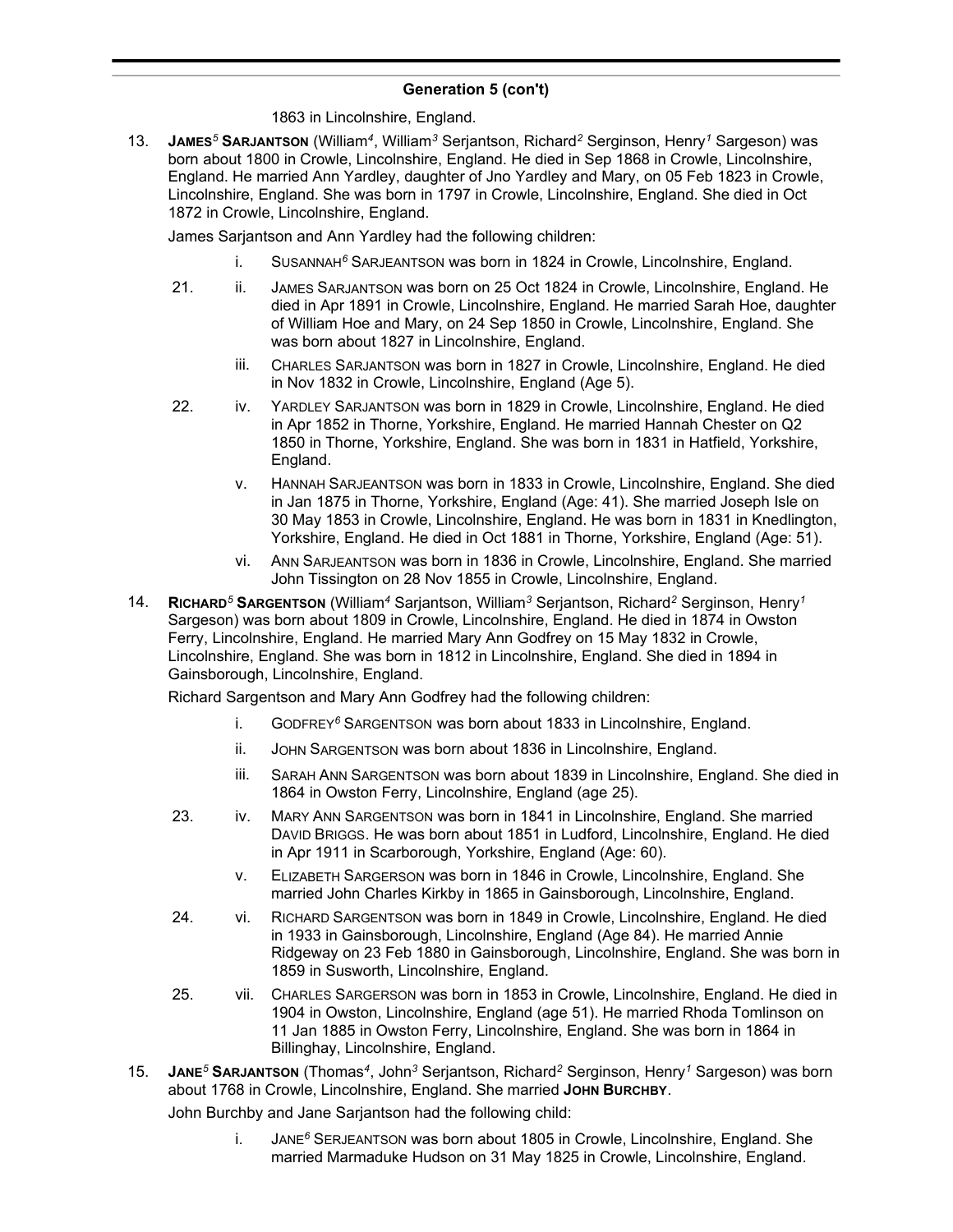16. **THOMAS***<sup>5</sup>* **SARJANTSON** (Thomas*<sup>4</sup>* , John*<sup>3</sup>* Serjantson, Richard*<sup>2</sup>* Serginson, Henry*<sup>1</sup>* Sargeson) was born about 1781 in Crowle, Lincolnshire, England. He died on 27 Nov 1857 in Mareham le Fen, Lincolnshire, England. He married Mary Pepper on 16 Mar 1806 in Crowle, Lincolnshire, England. She was born in 1785 in Crowle, Lincolnshire, England.

Thomas Sarjantson and Mary Pepper had the following children:

- i. HANNAH*<sup>6</sup>* SARJANTSON was born in 1807 in Crowle, Lincolnshire, England. She married JAMES JACKSON. He was born in 1802 in Hatton, Lincolnshire, England.
- ii. THOMAS SARJANTSON was born in 1820 in Mareham le Fen, Lincolnshire, England. He died in 1820.
- iii. MARY SARJANTSON was born in 1824 in Lincolnshire, England. She married Benjamin Ranshaw Chapman on 22 May 1845 in Mareham le Fen, Lincolnshire, England.
- 17. **JOHN***<sup>5</sup>* **SARJANTSON** (Thomas*<sup>4</sup>* , John*<sup>3</sup>* Serjantson, Richard*<sup>2</sup>* Serginson, Henry*<sup>1</sup>* Sargeson) was born about 1783 in Crowle, Lincolnshire, England. He died in Jan 1844 in Horncastle, Lincolnshire, England. He married Elizabeth Richardson, daughter of William Richardson and Ann Rimmington, on 29 Dec 1807 in Skipwith, Yorkshire, England. She was born in 1790 in North Duffield, Yorkshire, England.

John Sarjantson and Elizabeth Richardson had the following children:

- i. WILLIAM*<sup>6</sup>* SARJANTSON was born on 03 Aug 1809 in Skipwith, Yorkshire, England.
- 26. ii. THOMAS SARJANTSON was born in 1815 in Mareham le Fen, Lincolnshire, England. He died about 1875. He married Hannah Elizabeth Borril on 07 Dec 1840 in Mareham le Fen, Lincolnshire, England. She was born in 1816 in Mareham le Fen, Lincolnshire, England.
	- iii. JOANNA SARJANTSON was born in 1817 in Mareham le Fen, Lincolnshire, England.
- 27. iv. RICHARD SARJANTSON was born in 1821 in Mareham le Fen, Lincolnshire, England. He died in Oct 1855 in Horncastle, Lincolnshire, England. He married Rachel Gothard, daughter of James Gothard, on 06 Feb 1849 in Mareham le Fen, Lincolnshire, England. She was born in 1826 in Lincolnshire, England.
- 28. v. GEORGE RICHARDSON SARJANTSON was born in 1823 in Mareham le Fen, Lincolnshire, England. He married Jane Martin on 20 Jul 1846 in Miningsby, Lincolnshire, England. She was born in 1821 in Miningsby, Lincolnshire, England.
	- vi. ANN SARJANTSON was born in 1825 in Mareham le Fen, Lincolnshire, England. She married John Clement on 04 Nov 1844 in Mareham le Fen, Lincolnshire, England.

### **Generation 6**

18. **ELIAS***<sup>6</sup>* **SARJANTSON** (John Thorpe*<sup>5</sup>* , William*<sup>4</sup>* , William*<sup>3</sup>* Serjantson, Richard*<sup>2</sup>* Serginson, Henry*<sup>1</sup>* Sargeson) was born about 1833 in Lincolnshire, England. He died in 1900 in Crowle, Lincolnshire, England (Age: 64). He married Mary A Redhead, daughter of Elizabeth Redhead, on 04 Jun 1866 in Eastoft, Lincolnshire, England (St Bartholomew's Church). She was born in 1843 in Waddingham, Lincolnshire, England. She died in Apr 1923 in Scunthorpe, Lincolnshire, England (Age: 80).

Elias Sarjantson and Mary A Redhead had the following children:

- 29. i. ELIAS*<sup>7</sup>* SARGEANTSON was born on 22 Apr 1867 in Crowle, Lincolnshire, England. He died in Mar 1940 in Doncaster, Yorkshire, England (Age: 72). He married Rose Harriet Jillott in 1893 in Lincolnshire, England. She was born on 29 Oct 1870 in Grimsby, Lincolnshire, England. She died on 09 Jan 1953 in Doncaster, Yorkshire, England (Age: 83; QuarterOfYear: Jan-Feb-Mar).
	- ii. ALICE ANN SARGEANTSON was born in Jul 1869 in Crowle, Lincolnshire, England. She died on 10 Mar 1961 in Leeds, Yorkshire, England. She married Thomas Webster in Jan 1902 in Thorne, Yorkshire, England. He was born in 1877 in Manchester, Lancashire, England (Pendleton). He died in Oct 1948 in Yorkshire, England.
- 30. iii. ARTHUR SARGEANTSON was born in Apr 1872 in Crowle, Lincolnshire, England. He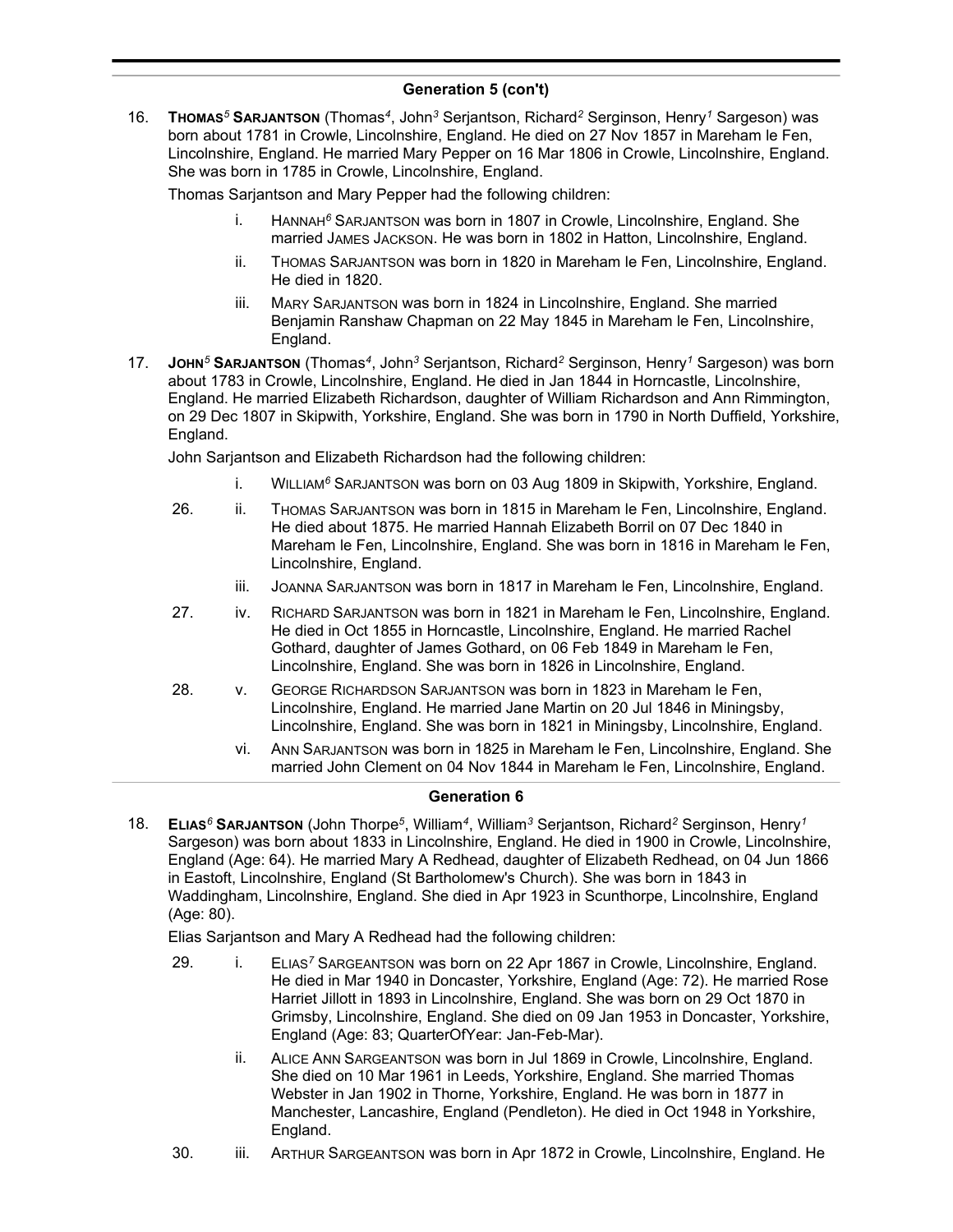died on 10 Oct 1920 in Worksop, Nottinghamshire, England (Age: 48). He married Edith Rhodes in 1896 in Howden, Yorkshire, England. She was born in 1873 in Bingley, Yorkshire, England. She died in Jul 1961 in Doncaster, Yorkshire, England.

- iv. MARIA SARGEANTSON was born in Apr 1875 in Crowle, Lincolnshire, England.
- v. EMILY SARGEANTSON was born in Jul 1876 in Crowle, Lincolnshire, England. She died in Feb 1891 in Crowle, Lincolnshire, England (Age: 14).
- 31. vi. JOHN WILLIAM SARGEANTSON was born on 06 Jan 1878 in Crowle, Lincolnshire, England. He died in Mar 1962 in Lincoln, Lincolnshire, England (Age: 84). He married Bertha Jacques in Jul 1917 in Doncaster, Yorkshire, England. She was born on 28 Oct 1892. She died in Jan 1956 in Worksop, Nottinghamshire, England.
	- vii. SARAH A SARGEANTSON was born on 09 Feb 1883 in Crowle, Lincolnshire, England. She died in Mar 1953 in Scunthorpe, Lincolnshire, England (Age: 70). She married Albert Bowskill in 1910 in Thorne, Yorkshire, England. He was born on 15 Jul 1886 in Lincolnshire, England.
- 19. **CHARLES***<sup>6</sup>* **SARJANTSON** (William*<sup>5</sup>* , William*<sup>4</sup>* , William*<sup>3</sup>* Serjantson, Richard*<sup>2</sup>* Serginson, Henry*<sup>1</sup>* Sargeson) was born about 1832 in Crowle, Lincolnshire, England. He died on 05 Nov 1908 in Thorne, Yorkshire, England (Age: 76). He married Dinah Cooke on 15 May 1856 in Amcotts, Lincolnshire, England. She was born in Jul 1837 in Lincolnshire, England (Glanford Brigg). She died on 15 Jul 1900 in Crowle, Lincolnshire, England (Age: 64).

Charles Sarjantson and Dinah Cooke had the following children:

- i. MARY ANN*<sup>7</sup>* SARGINSON was born in 1857 in Alkborough, Lincolnshire, England.
- ii. ANN ELIZABETH SERGEANTSON was born in 1858 in West Halton, Lincolnshire, England. She died in 1871 in Crowle, Lincolnshire, England.
- 32. iii. WILLIAM THOMAS SARGINSON was born on 10 Aug 1861 in Crowle, Lincolnshire, England. He died on 15 Jul 1947 in Carlinville, Macoupin, Illinois, USA (Age: 85). He married Rosa Diamond in 1887. She was born in Nov 1863 in Illinois, USA.
	- iv. JOHN SARJANTSON was born in 1862 in Crowle, Lincolnshire, England. He died in Jan 1865 in Crowle, Lincolnshire, England (Age 2).
	- v. JOSEPH SARJANTSON was born in 1864 in Crowle, Lincolnshire, England. He died in Jan 1865 in Crowle, Lincolnshire, England (Age 1).
	- vi. JOHN HENRY SARJANTSON was born in 1866 in Crowle, Lincolnshire, England (Birth registered in Thorne). He died in Dec 1866 in Crowle, Lincolnshire, England (Age 4 months).
	- vii. SARAH MARIA SARJANTSON was born about 1868. She died in 1871 in Crowle, Lincolnshire, England.
	- viii. ELLEN SERGEANTSON was born in 1869 in Crowle, Lincolnshire, England. She died in Apr 1930 in Thorne, Yorkshire, England (Age: 61; QuarterOfYear: Apr-May-Jun). She married Fred West Pidd in 1893 in Thorne, Yorkshire, England. He was born on 20 Mar 1870 in Crowle, Lincolnshire, England. He died on 27 Dec 1958 in Scunthorpe, Lincolnshire, England.
- 33. ix. CHARLES SARGEANTSON was born on 22 Nov 1870 in Crowle, Lincolnshire, England. He died on 01 Mar 1951 in Crowle, Lincolnshire, England (Age: 80). He married Teresa Ducker in 1894 in Thorne, Yorkshire, England. She was born on 19 Jan 1874 in Thorne, Yorkshire, England. She died on 29 Sep 1967 in Crowle, Lincolnshire, England (Age: 93).
- 34. x. CLARA SARGEANTSON was born on 01 Mar 1872 in Crowle, Lincolnshire, England. She died in 1928 in Lincolnshire, England. She married George Chapman on 04 Apr 1899 in Crowle, Lincolnshire, England. He was born on 12 Dec 1869 in Crowle, Lincolnshire, England.
- 35. xi. GEORGE SARGEANTSON was born in 1875 in Yorkshire, England (Thorne Levels). He died on 29 Oct 1930 in Doncaster, Yorkshire, England (Age: 55). He married Minnie Wales, daughter of William Wales and Ellen Wales, in 1901 in Thorne, Yorkshire, England. She was born on 20 Apr 1880 in Crowle, Lincolnshire, England. She died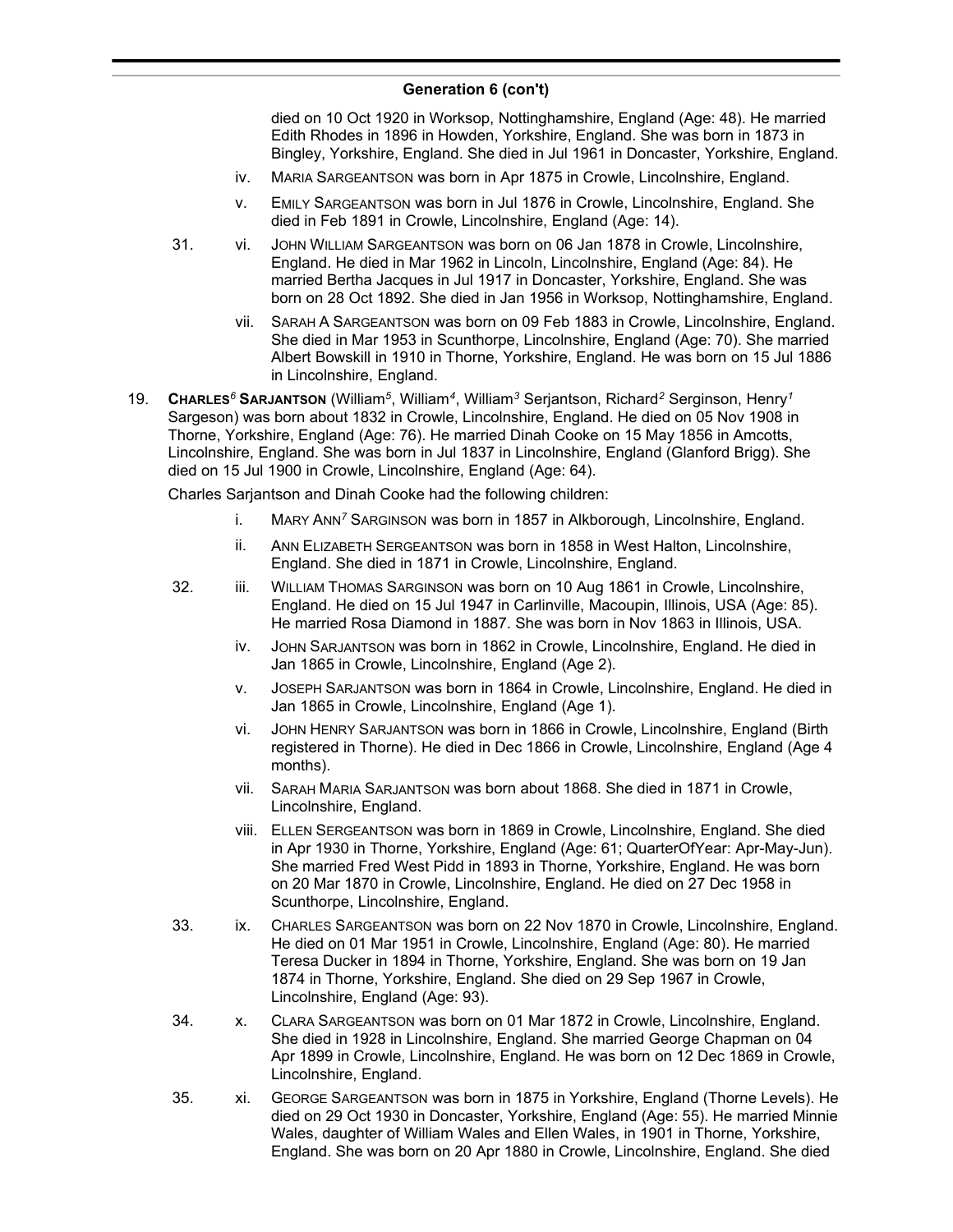on 26 Nov 1968 in Crowle, Lincolnshire, England (Age: 88).

- xii. ADA SARGEANTSON was born in 1878 in Yorkshire, England (Thorne Levels). She died in Jul 1915 in Thorne, Yorkshire, England (Age: 38). She married James William Meggitt in 1902 in Thorne, Yorkshire, England. He was born on 17 Jun 1874 in Crowle, Lincolnshire, England. He died on 13 Apr 1951 in Luddington, Lincolnshire, England.
- 20. **WILLIAM***<sup>6</sup>* **SARJANTSON** (William*<sup>5</sup>* , William*<sup>4</sup>* , William*<sup>3</sup>* Serjantson, Richard*<sup>2</sup>* Serginson, Henry*<sup>1</sup>* Sargeson) was born about 1835 in Lincolnshire, England. He married (1) **ELEANOR WRIGNALL** in 1863 in Lincolnshire, England. She was born on 26 Mar 1836 in England. She died on 14 Dec 1914 in USA. He married an unknown spouse in 1863 in Lincolnshire, England.

William Sarjantson and Eleanor Wrignall had the following children:

- i. MARY ELLEN*<sup>7</sup>* SARJANTSON was born in 1865 in Crowle, Lincolnshire, England. She died in 1866 in Crowle, Lincolnshire, England (Age 5 months).
- ii. JULIA ANN SARGINSON was born on 06 Oct 1868 in Crowle, Lincolnshire, England (Registered in Thorne). She died on 22 Nov 1939 in Polk, Macoupin, Illinois, USA. She married Frederick Atyes on 19 Sep 1898 in Macoupin, Illinois, USA. He was born in 1865 in England. He died in 1927 in Chesterfield, Macoupin, Illinois, USA.
- iii. CONSTANCE SARJANTSON was born in 1869 in Crowle, Lincolnshire, England.
- 36. iv. MARSHALL SARGINSON was born on 29 Jan 1871 in Chesterfield, Macoupin, Illinois, USA. He died on 12 Apr 1945 in Chesterfield, Macoupin, Illinois, USA. He married Hannah Sarginson in 1893. She was born on 02 Jan 1876 in Illinois, USA. She died on 25 Feb 1956 in Chesterfield, Macoupin, Illinois, USA.
- 37. v. OLIVER SARGINSON was born on 02 Aug 1875 in Chesterfield, Macoupin, Illinois, USA. He died on 30 Jan 1959 in Decatur, Macon, Illinois, USA. He married Ira May Buhlman on 26 Nov 1896 in Macoupin, Illinois, USA. She was born about 1880 in Illinois, USA. She died in 1972 in Decatur, Macon, Illinois, USA.
	- vi. ADA SARGINSON was born on 15 Mar 1878 in Chesterfield, Macoupin, Illinois, USA. She died on 02 Nov 1941 in Decatur, Macon, Illinois, USA. She married WILLIAM FENTON. He was born on 02 Dec 1862 in Illinois, USA. He died on 22 May 1944 in Jacksonville, Morgan, Illinois, USA.
- 21. **JAMES***<sup>6</sup>* **SARJANTSON** (James*<sup>5</sup>* , William*<sup>4</sup>* , William*<sup>3</sup>* Serjantson, Richard*<sup>2</sup>* Serginson, Henry*<sup>1</sup>* Sargeson) was born on 25 Oct 1824 in Crowle, Lincolnshire, England. He died in Apr 1891 in Crowle, Lincolnshire, England. He married Sarah Hoe, daughter of William Hoe and Mary, on 24 Sep 1850 in Crowle, Lincolnshire, England. She was born about 1827 in Lincolnshire, England.

James Sarjantson and Sarah Hoe had the following children:

- 38. i. JAMES WILLIAM*<sup>7</sup>* SARGENTSON was born in 1852 in Crowle, Lincolnshire, England. He died in Jan 1921 in Doncaster, Yorkshire, England (Age: 69; QuarterOfYear: Jan-Feb-Mar). He married Clara Ellen Clarke, daughter of Richard Clarke and Sophia, in 1874 in Rotherham, Yorkshire, England. She was born in 1855 in Rotherham, Yorkshire, England. She died on 18 Mar 1919 in Doncaster, Yorkshire, England (Age: 64; QuarterOfYear: Jan-Feb-Mar).
- 39. ii. JOSEPH SARGEANTSON was born about 1853 in Lincolnshire, England. He died in Jun 1931 in Barnsley, Yorkshire, England (Age: 77). He married Harriet Oldknow, daughter of James Oldknow and Elizabeth Oldknow, in 1875 in Barnsley, Yorkshire, England. She was born in 1858 in Alfreton, Derbyshire, England. She died in Jun 1929 in Barnsley, Yorkshire, England (Age: 70).
	- iii. HARRIET ANNE SARJANTSON was born in 1854 in Crowle, Lincolnshire, England. She died in 1855 in Crowle, Lincolnshire, England.
	- iv. HARRIET ANN SARJANTSON was born on 08 Mar 1856 in Lincolnshire, England. She died in 1943 in Whitley Bridge, Yorkshire, England (Age: 86). She married (1) JOHN BELLWOOD on 18 Nov 1877 in Hensall, Yorkshire, England. He was born in 1853 in Eggborough, Yorkshire, England. He died in 1890 in Yorkshire, England. She married (2) MICHAEL FREEMAN on 19 Sep 1891 in Kellington, Yorkshire, England. He was born on 08 Feb 1860 in Ireland. He died in Apr 1944 in Pontefract, Yorkshire,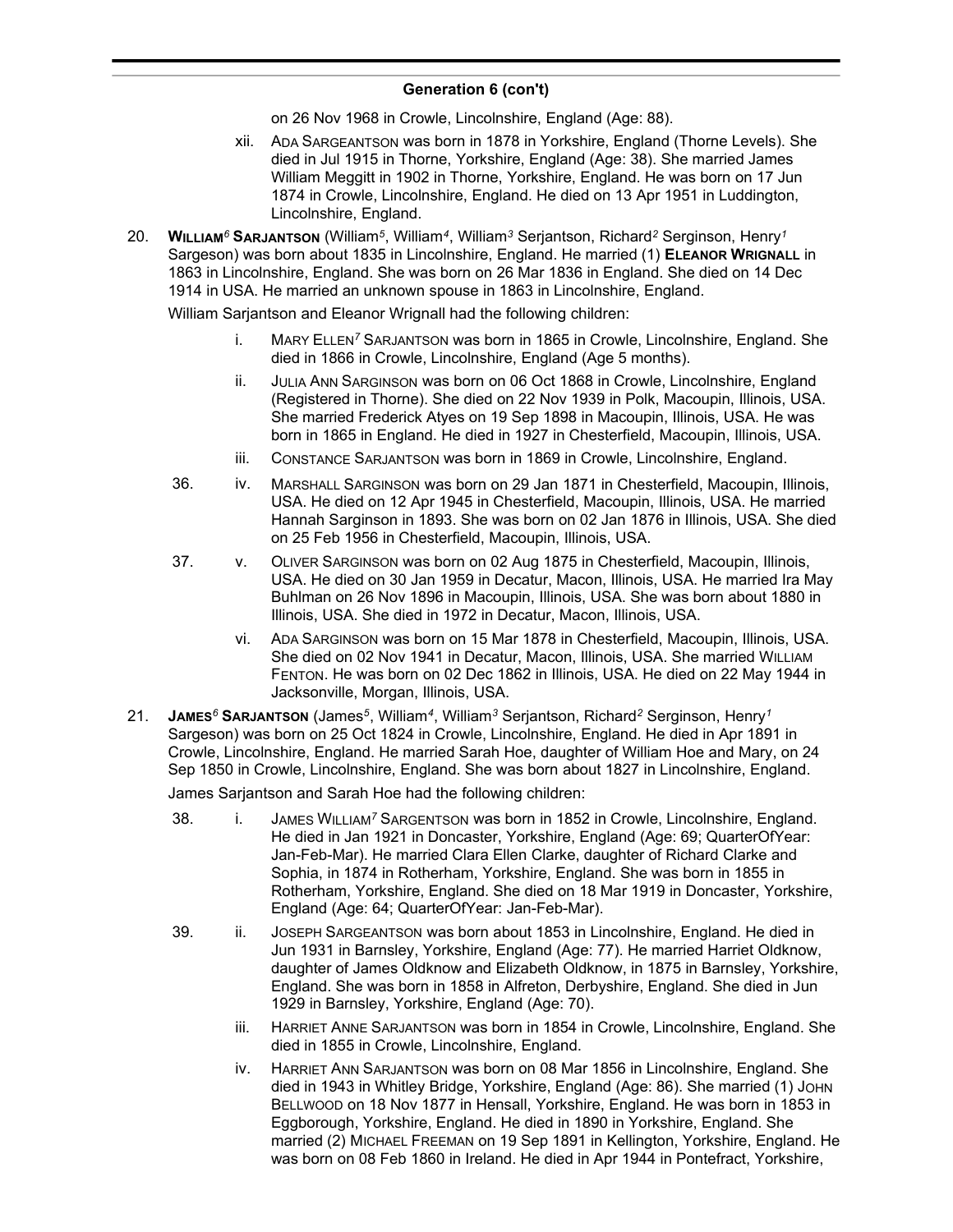#### **Generation 6 (con't)**  $\sum_{i=1}^n$

England (Age: 84; QuarterOfYear: Apr-May-Jun).

- v. JOHN YARDLEY SARJANTSON was born in 1858 in Crowle, Lincolnshire, England. He died in Mar 1930 in Rotherham, Yorkshire, England (Age: 71). He married Jane Roddison on 25 Dec 1884 in Rotherham, Yorkshire, England (Rotherham Minster). She was born in 1862 in Masbrough, Yorkshire, England. She died in Apr 1912 in Rotherham, Yorkshire, England (Age: 50).
- 40. vi. CHARLES HENRY SARGEANTSON was born on 06 Jan 1859 in Crowle, Lincolnshire, England (1939 register). He died on 11 Oct 1939 in Crowle, Lincolnshire, England (Age: 80). He married Hannah Mary Hill, daughter of Thomas Hill and Sarah Ann Hill, on 24 Dec 1887 in Crowle, Lincolnshire, England. She was born in Jul 1859 in Crowle, Lincolnshire, England. She died on 29 Oct 1924 in Crowle, Lincolnshire, England (Age: 65).
	- vii. MARY SUSANNAH SARJANTSON was born about 1860 in Misson, Nottinghamshire, England. She married Allen Parkin on 12 Jul 1883 in Crowle, Lincolnshire, England. He was born in 1864 in Scrooby, Nottinghamshire, England.
- 22. **YARDLEY***<sup>6</sup>* **SARJANTSON** (James*<sup>5</sup>* , William*<sup>4</sup>* , William*<sup>3</sup>* Serjantson, Richard*<sup>2</sup>* Serginson, Henry*<sup>1</sup>* Sargeson) was born in 1829 in Crowle, Lincolnshire, England. He died in Apr 1852 in Thorne, Yorkshire, England. He married Hannah Chester on Q2 1850 in Thorne, Yorkshire, England. She was born in 1831 in Hatfield, Yorkshire, England.

Yardley Sarjantson and Hannah Chester had the following child:

- 41. i. RICHARD*<sup>7</sup>* SARJANTSON was born in 1851 in Crowle, Lincolnshire, England. He died in Jan 1908 in Doncaster, Yorkshire, England (Age: 57). He married Anna Maria Capsticks in 1875 in Doncaster, Yorkshire, England. She was born in 1858 in Rossington, Yorkshire, England.
- 23. **MARY ANN***<sup>6</sup>* **SARGENTSON** (Richard*<sup>5</sup>* , William*<sup>4</sup>* Sarjantson, William*<sup>3</sup>* Serjantson, Richard*<sup>2</sup>* Serginson, Henry*<sup>1</sup>* Sargeson) was born in 1841 in Lincolnshire, England. She married **DAVID BRIGGS**. He was born about 1851 in Ludford, Lincolnshire, England. He died in Apr 1911 in Scarborough, Yorkshire, England (Age: 60).

David Briggs and Mary Ann Sargentson had the following child:

- 42. i. WILLIAM<sup>7</sup> SARGENTSON was born on 07 Jan 1876 in Scarborough, Yorkshire, England. He died in Sep 1955 in Southport, Lancashire, England (Age: 79). He married Alice Maude Hayes on 23 Aug 1899 in Scarborough, Yorkshire, England. She was born on 27 Mar 1881 in Hull, Yorkshire, England. She died in Sep 1975 in Southport, Lancashire, England (Age: 94).
- 24. **RICHARD***<sup>6</sup>* **SARGENTSON** (Richard*<sup>5</sup>* , William*<sup>4</sup>* Sarjantson, William*<sup>3</sup>* Serjantson, Richard*<sup>2</sup>* Serginson, Henry*<sup>1</sup>* Sargeson) was born in 1849 in Crowle, Lincolnshire, England. He died in 1933 in Gainsborough, Lincolnshire, England (Age 84). He married Annie Ridgeway on 23 Feb 1880 in Gainsborough, Lincolnshire, England. She was born in 1859 in Susworth, Lincolnshire, England.

Richard Sargentson and Annie Ridgeway had the following child:

- i. MARY ELIZABETH*<sup>7</sup>* SARGERSON was born in 1881 in Gainsborough, Lincolnshire, England.
- 25. **CHARLES***<sup>6</sup>* **SARGERSON** (Richard*<sup>5</sup>* Sargentson, William*<sup>4</sup>* Sarjantson, William*<sup>3</sup>* Serjantson, Richard*<sup>2</sup>* Serginson, Henry*<sup>1</sup>* Sargeson) was born in 1853 in Crowle, Lincolnshire, England. He died in 1904 in Owston, Lincolnshire, England (age 51). He married Rhoda Tomlinson on 11 Jan 1885 in Owston Ferry, Lincolnshire, England. She was born in 1864 in Billinghay, Lincolnshire, England.

Charles Sargerson and Rhoda Tomlinson had the following children:

- i. MARY ANN*<sup>7</sup>* SARGENTSON was born in 1886 in Owston Ferry, Lincolnshire, England.
- ii. ETHEL SARGENTSON was born in 1888 in Owston Ferry, Lincolnshire, England.
- iii. RICHARD SARGENTSON was born in 1890 in Owston Ferry, Lincolnshire, England.
- iv. ANNIE SARGENTSON was born in 1893 in Owston Ferry, Lincolnshire, England.
- v. KATE SARGENTSON was born in 1894 in Owston Ferry, Lincolnshire, England.
- vi. ALICE SARGENTSON was born in 1899 in Owston Ferry, Lincolnshire, England.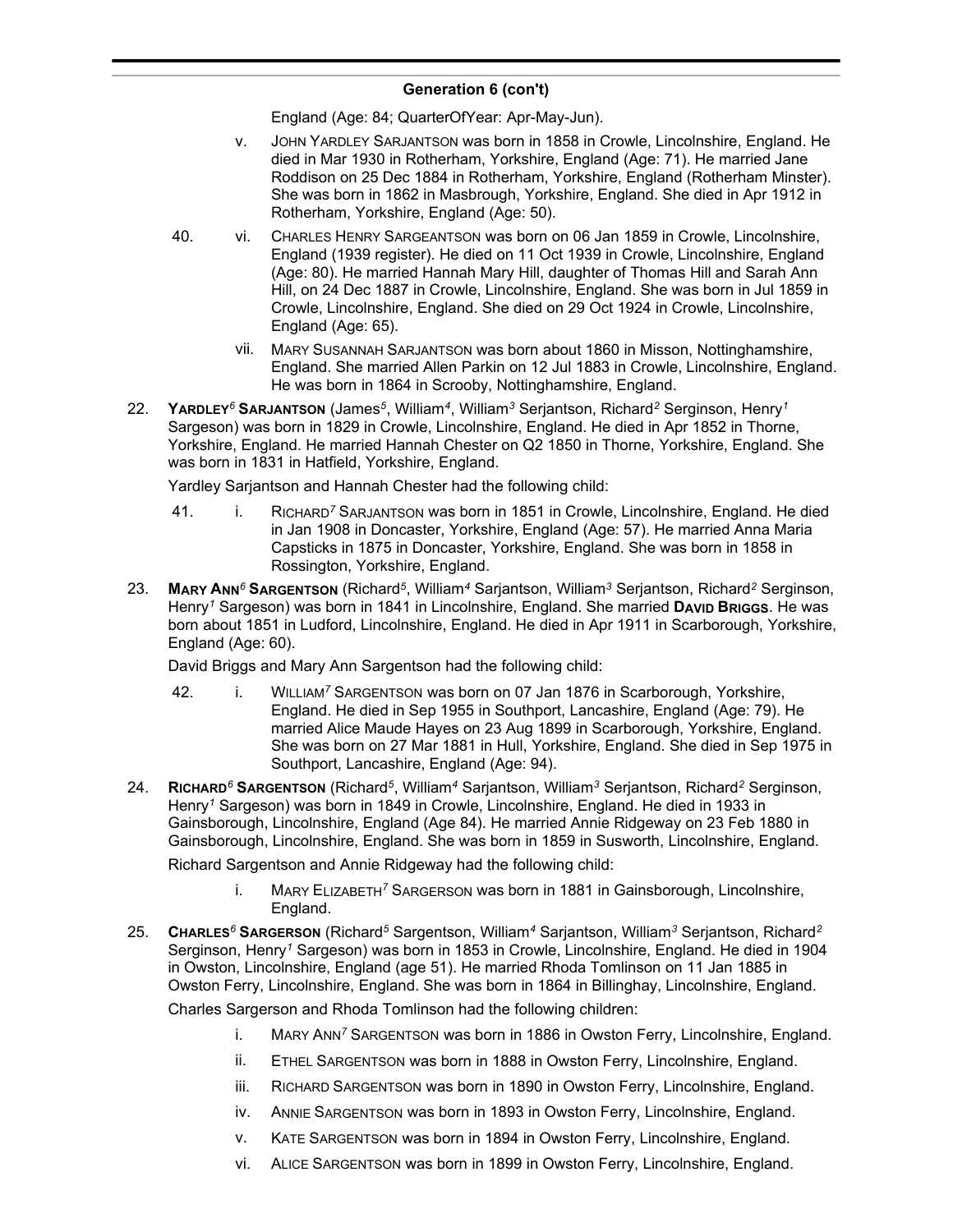- vii. JANE SARGENTSON was born about 1901 in Owston Ferry, Lincolnshire, England.
- 26. **THOMAS***<sup>6</sup>* **SARJANTSON** (John*<sup>5</sup>* , Thomas*<sup>4</sup>* , John*<sup>3</sup>* Serjantson, Richard*<sup>2</sup>* Serginson, Henry*<sup>1</sup>* Sargeson) was born in 1815 in Mareham le Fen, Lincolnshire, England. He died about 1875. He married Hannah Elizabeth Borril on 07 Dec 1840 in Mareham le Fen, Lincolnshire, England. She was born in 1816 in Mareham le Fen, Lincolnshire, England.

Thomas Sarjantson and Hannah Elizabeth Borril had the following children:

- i. ANN*<sup>7</sup>* SARJANTSON was born in 1842 in Mareham le Fen, Lincolnshire, England.
- ii. JANE SARJANTSON was born in 1844 in Mareham le Fen, Lincolnshire, England.
- 43. iii. JOHN EDWARD SARJANTSON was born in 1845 in Mareham le Fen, Lincolnshire, England. He married Sarah Turnbull in 1867 in Boston, Lincolnshire, England. She was born in 1843 in Lincolnshire, England.
	- iv. ELIZEBETH SARJANTSON was born in 1846 in Mareham le Fen, Lincolnshire, England.
	- v. JOANNAH SARJANTSON was born in 1847 in Mareham le Fen, Lincolnshire, England.
- 44. vi. EDWARD BURRELL SARJANTSON was born in 1848 in Mareham le Fen, Lincolnshire, England. He died in Apr 1902 in Sleaford, Lincolnshire, England (Age: 54). He married Mary Ann Wilkinson in 1868 in Horncastle, Lincolnshire, England. She was born in 1849 in Mareham le Fen, Lincolnshire, England.
- 45. vii. THOMAS SARJANTSON was born in 1856 in Mareham le Fen, Lincolnshire, England. He married Sarah Elizabeth Spikings in 1879 in Horncastle, Lincolnshire, England. She was born in 1859 in Mareham le Fen, Lincolnshire, England.
	- viii. ANNA SARJANTSON was born in 1859 in Mareham le Fen, Lincolnshire, England.
	- ix. CHRISTOPER SARJANTSON was born in 1862 in Mareham le Fen, Lincolnshire, England. He married Sarah Ann Peck in 1908 in Nottingham, Nottinghamshire, England. She was born on 28 Nov 1855 in Lincolnshire, England.
- 27. **RICHARD***<sup>6</sup>* **SARJANTSON** (John*<sup>5</sup>* , Thomas*<sup>4</sup>* , John*<sup>3</sup>* Serjantson, Richard*<sup>2</sup>* Serginson, Henry*<sup>1</sup>* Sargeson) was born in 1821 in Mareham le Fen, Lincolnshire, England. He died in Oct 1855 in Horncastle, Lincolnshire, England. He married Rachel Gothard, daughter of James Gothard, on 06 Feb 1849 in Mareham le Fen, Lincolnshire, England. She was born in 1826 in Lincolnshire, England.

Richard Sarjantson and Rachel Gothard had the following child:

- 46. i. STEPHEN*<sup>7</sup>* SARJANTSON was born in 1850 in Mareham le Fen, Lincolnshire, England. He married Ann Fletcher in 1875 in Toynton All Saints, Lincolnshire, England. She was born in 1853. She died in Oct 1894 in Spilsby, Lincolnshire, England (Age: 41).
- 28. **GEORGE RICHARDSON***<sup>6</sup>* **SARJANTSON** (John*<sup>5</sup>* , Thomas*<sup>4</sup>* , John*<sup>3</sup>* Serjantson, Richard*<sup>2</sup>* Serginson, Henry*<sup>1</sup>* Sargeson) was born in 1823 in Mareham le Fen, Lincolnshire, England. He married Jane Martin on 20 Jul 1846 in Miningsby, Lincolnshire, England. She was born in 1821 in Miningsby, Lincolnshire, England.

George Richardson Sarjantson and Jane Martin had the following children:

- 47. i. WILLIAM<sup>7</sup> SARJANTSON was born in 1847 in Mareham le Fen, Lincolnshire, England. He died in Jan 1919 in Grimsby, Lincolnshire, England. He married Charlotte Mountain, daughter of William Mountain and Jane, in Jan 1870 in Caistor, Lincolnshire, England. She was born in 1849 in Weelsby, Lincolnshire, England. She died on 20 Apr 1934 in Grimsby, Lincolnshire, England.
	- ii. SUSANNAH SARJANTSON was born in 1849 in Mareham le Fen, Lincolnshire, England.
	- iii. ANN SARJANTSON was born in 1851 in Mareham le Fen, Lincolnshire, England.
	- iv. MARY SARJANTSON was born in 1852 in Mareham le Fen, Lincolnshire, England.
	- v. SOPHIA SARJANTSON was born in 1855 in Mareham le Fen, Lincolnshire, England.
- 48. vi. RICHARD SARJANTSON was born in 1857 in Mareham le Fen, Lincolnshire, England. He married EMMA SARJANTSON. She was born in 1860 in Retford, Nottinghamshire, England.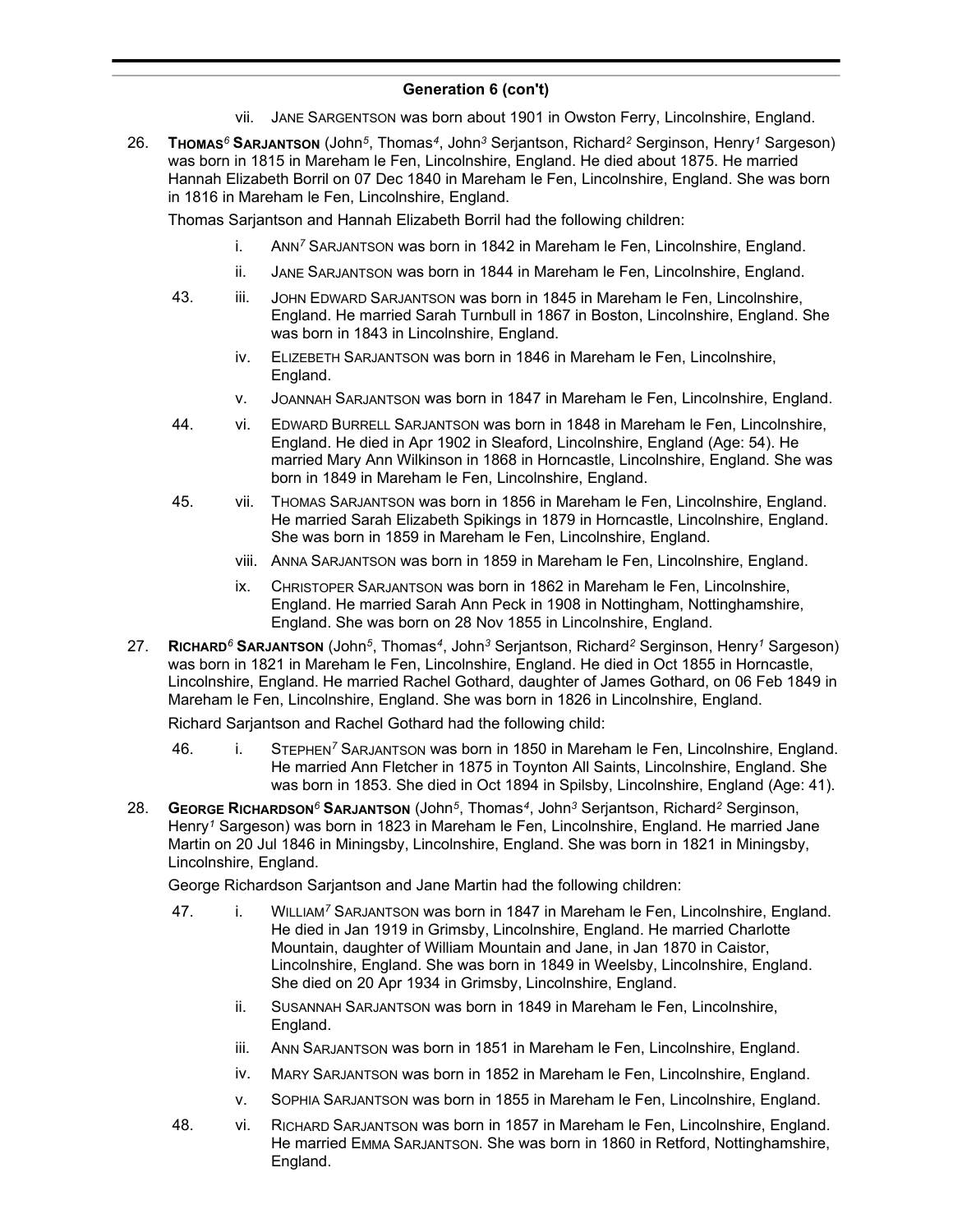- vii. JANE SARJANTSON was born in 1861 in Mareham le Fen, Lincolnshire, England.
- 49. viii. ALBERT SARJANTSON was born in 1862 in Mareham le Fen, Lincolnshire, England. He died in Mar 1927 in Boston, Lincolnshire, England (Age: 64). He married Mary Ann Harrison in 1887 in Boston, Lincolnshire, England. She was born in 1862 in Thirsk, Yorkshire, England.
- 50. ix. HARISON SARJANTSON was born in 1865 in Mareham le Fen, Lincolnshire, England. He died in 1916 in Gainsborough, Lincolnshire, England. He married Ellen Susanna Keyworth on 19 Dec 1886 in Lincoln, Lincolnshire, England. She was born in 1865 in Lincolnshire, England.

#### **Generation 7**

29. **ELIAS***<sup>7</sup>* **SARGEANTSON** (Elias*<sup>6</sup>* Sarjantson, John Thorpe*<sup>5</sup>* Sarjantson, William*<sup>4</sup>* Sarjantson, William*<sup>3</sup>* Serjantson, Richard*<sup>2</sup>* Serginson, Henry*<sup>1</sup>* Sargeson) was born on 22 Apr 1867 in Crowle, Lincolnshire, England. He died in Mar 1940 in Doncaster, Yorkshire, England (Age: 72). He married Rose Harriet Jillott in 1893 in Lincolnshire, England. She was born on 29 Oct 1870 in Grimsby, Lincolnshire, England. She died on 09 Jan 1953 in Doncaster, Yorkshire, England (Age: 83; QuarterOfYear: Jan-Feb-Mar).

Elias Sargeantson and Rose Harriet Jillott had the following children:

- 51. i. HAROLD ELIAS*<sup>8</sup>* SARGEANTSON was born on 29 Nov 1895 in Crowle, Lincolnshire, England. He died in Oct 1961 in Sheffield, Yorkshire, England. He married (1) ELIZABETH EMILY POYNTER in 1921 in Doncaster, Yorkshire, England. She was born on 13 Mar 1897 in Ecclesall, Yorkshire, England. He married (2) EDNA W HASLAM in Jul 1941 in Rotherham, Yorkshire, England. She was born on 25 Oct 1920 in Rotherham, Yorkshire, England. She died in Nov 1992 in Sheffield, Yorkshire, England (Age: 72).
- 52. ii. CYRIL SARGEANTSON was born on 25 Aug 1898 in Crowle, Lincolnshire, England. He died on 08 Apr 1978 in Scarborough, Yorkshire, England. He married Margaret Lincoln in Jan 1923 in Doncaster, Yorkshire, England. She was born about 1901 in Doncaster, Yorkshire, England. She died in Jul 1963 in Scarborough, Yorkshire, England.
	- iii. ROWENA ALICE SARGEANTSON was born on 18 Aug 1901 in Crowle, Lincolnshire, England. She died on 26 Dec 1993 in London, England. She married Ralph E Bryan, son of James Bryan and Rose Bryan, in Oct 1926 in Doncaster, Yorkshire, England. He was born on 16 Mar 1885 in Streatham, London, England. He died on 25 Jan 1959 in Newton Abbot, Devon, England.
- 30. **ARTHUR***<sup>7</sup>* **SARGEANTSON** (Elias*<sup>6</sup>* Sarjantson, John Thorpe*<sup>5</sup>* Sarjantson, William*<sup>4</sup>* Sarjantson, William*<sup>3</sup>* Serjantson, Richard*<sup>2</sup>* Serginson, Henry*<sup>1</sup>* Sargeson) was born in Apr 1872 in Crowle, Lincolnshire, England. He died on 10 Oct 1920 in Worksop, Nottinghamshire, England (Age: 48). He married Edith Rhodes in 1896 in Howden, Yorkshire, England. She was born in 1873 in Bingley, Yorkshire, England. She died in Jul 1961 in Doncaster, Yorkshire, England.

Arthur Sargeantson and Edith Rhodes had the following child:

- i. MARJORIE*<sup>8</sup>* SARGEANTSON was born in 1899 in Thorne, Yorkshire, England.
- 31. **JOHN WILLIAM***<sup>7</sup>* **SARGEANTSON** (Elias*<sup>6</sup>* Sarjantson, John Thorpe*<sup>5</sup>* Sarjantson, William*<sup>4</sup>* Sarjantson, William*<sup>3</sup>* Serjantson, Richard*<sup>2</sup>* Serginson, Henry*<sup>1</sup>* Sargeson) was born on 06 Jan 1878 in Crowle, Lincolnshire, England. He died in Mar 1962 in Lincoln, Lincolnshire, England (Age: 84). He married Bertha Jacques in Jul 1917 in Doncaster, Yorkshire, England. She was born on 28 Oct 1892. She died in Jan 1956 in Worksop, Nottinghamshire, England.

John William Sargeantson and Bertha Jacques had the following child:

- i. DOREEN JOYCE JAQUES*<sup>8</sup>* SARGEANTSON was born in 1918 in Doncaster, Yorkshire, England. She died on 07 Sep 2012 in Sutton, Surrey, England. She married Herbert Noel Crawshaw in Oct 1945 in East Retford, Nottinghamshire, England. He was born in 1918. He died on 20 Jun 2010 in Sutton, Surrey, England.
- 32. **WILLIAM THOMAS***<sup>7</sup>* **SARGINSON** (Charles*<sup>6</sup>* Sarjantson, William*<sup>5</sup>* Sarjantson, William*<sup>4</sup>* Sarjantson, William*<sup>3</sup>* Serjantson, Richard*<sup>2</sup>* Serginson, Henry*<sup>1</sup>* Sargeson) was born on 10 Aug 1861 in Crowle,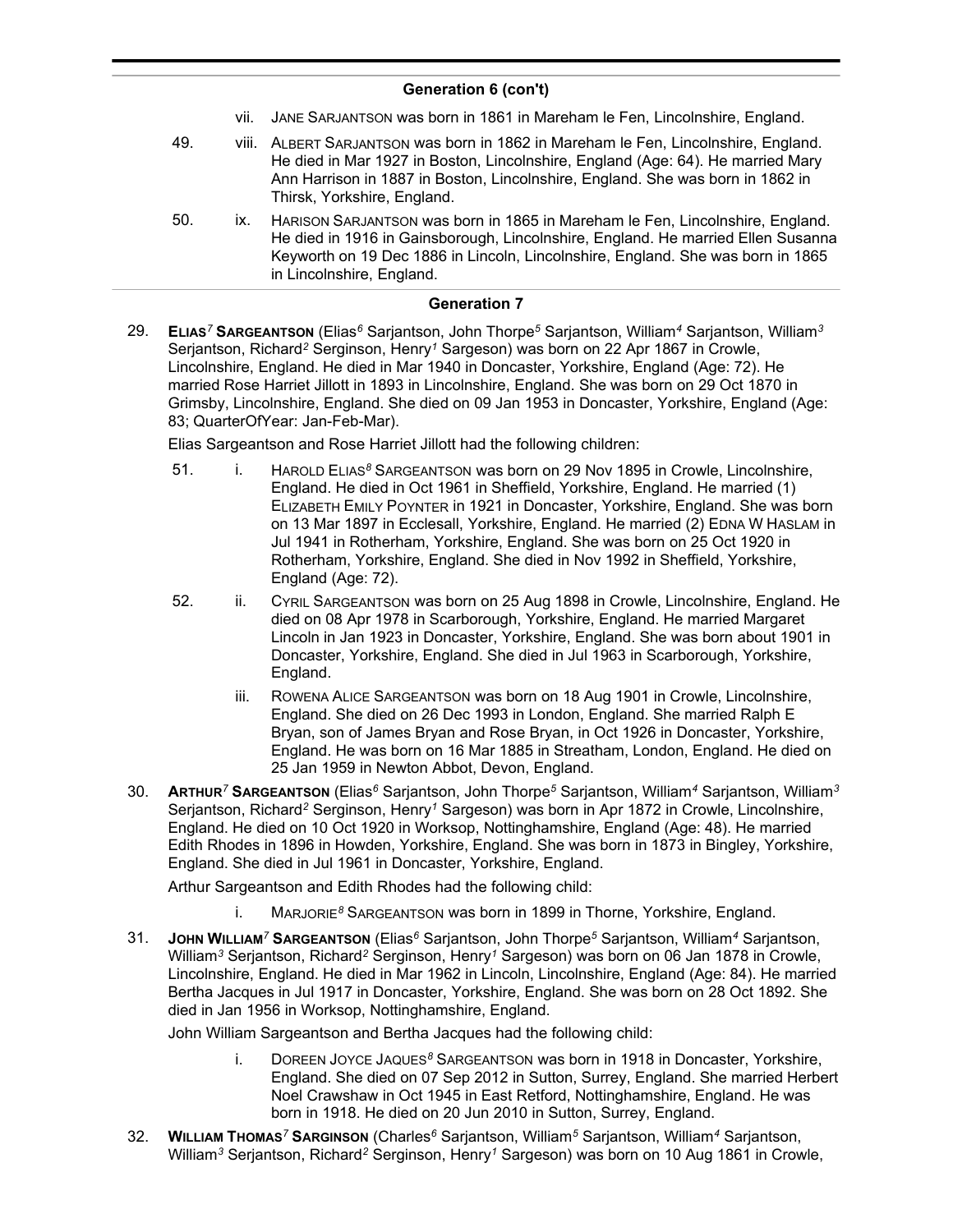Lincolnshire, England. He died on 15 Jul 1947 in Carlinville, Macoupin, Illinois, USA (Age: 85). He married Rosa Diamond in 1887. She was born in Nov 1863 in Illinois, USA.

William Thomas Sarginson and Rosa Diamond had the following children:

- i. ROLLO BEILBY*<sup>8</sup>* SARGINSON was born on 22 Jul 1888 in Carlinville, Macoupin, Illinois, USA. He died on 02 Aug 1943 in Chicago, Cook, Illinois, USA (Age: 55). He married Esther Elvera Nelson on 05 Jul 1913 in Chicago, Cook, Illinois, USA. She was born in 1894 in Illinois, USA. She died in 1970 in Chicago, Cook County, Illinois, USA.
- 53. ii. CHARLES LESTER SARGINSON was born on 26 Mar 1893 in Chesterfield, Macoupin, Illinois, USA. He died on 27 Jun 1982 in Chesterfield, Macoupin, Illinois, USA (PostalCode: 62630; Age: 89). He married LENARA C STONE. She was born in 1897 in Illinois, USA.
- 33. **CHARLES***<sup>7</sup>* **SARGEANTSON** (Charles*<sup>6</sup>* Sarjantson, William*<sup>5</sup>* Sarjantson, William*<sup>4</sup>* Sarjantson, William*<sup>3</sup>* Serjantson, Richard*<sup>2</sup>* Serginson, Henry*<sup>1</sup>* Sargeson) was born on 22 Nov 1870 in Crowle, Lincolnshire, England. He died on 01 Mar 1951 in Crowle, Lincolnshire, England (Age: 80). He married Teresa Ducker in 1894 in Thorne, Yorkshire, England. She was born on 19 Jan 1874 in Thorne, Yorkshire, England. She died on 29 Sep 1967 in Crowle, Lincolnshire, England (Age: 93).

Charles Sargeantson and Teresa Ducker had the following children:

- 54. i. CHARLES WILLIAM<sup>8</sup> SARGEANTSON was born on 02 May 1894 in Crowle, Lincolnshire, England. He died on 13 Mar 1976 in Crowle, Lincolnshire, England (9 Potts Lane Age: 81). He married Martha Ann Moore, daughter of William Moore and Martha Moore, on 14 Apr 1914 in Leeds, Yorkshire, England (St Peters Church). She was born on 08 Apr 1895 in Leeds, Yorkshire, England. She died on 28 Oct 1979 in Crowle, Lincolnshire, England.
- 55. ii. ROLLY WEST SARGEANTSON was born on 08 Oct 1895 in Crowle, Lincolnshire, England. He died in Jan 1982 in Scunthorpe, Lincolnshire, England (Age: 86; QuarterOfYear: Jan-Feb-Mar). He married Lily Temperton, daughter of William Temperton and M A S Temperton, on 07 Jul 1920 in Crowle, Lincolnshire, England. She was born on 06 Jul 1902 in Crowle, Lincolnshire, England. She died in Feb 1990 in Barton-Upon-Humber, Lincolnshire, England (Age: 87).
- 56. iii. THOMAS MARTINDALE SARGEANTSON was born on 12 Jul 1898 in Thorne, Yorkshire, England. He died on 30 Apr 1962 in Crowle, Lincolnshire, England (Age: 63). He married Daisy Janney in Sep 1924 in Thorne, Yorkshire, England. She was born on 15 Mar 1906 in Crowle, Lincolnshire, England. She died on 17 Mar 2001 in Crowle, Lincolnshire, England.
- 57. iv. NELLIE SARGENTSON was born on 02 Dec 1900 in Thorne, Yorkshire, England. She died on 08 Jan 1983 in Crowle, Lincolnshire, England. She married Thomas J Coult in Oct 1927 in Thorne, Yorkshire, England (QuarterOfYear: Oct-Nov-Dec). He was born on 20 Jul 1902.
	- v. SYDNEY SARGEANTSON was born in 1904 in Thorne, Yorkshire, England. He died in Mar 1905 in Crowle, Lincolnshire, England.
- 58. vi. GEORGE EDWARD SARGEANTSON was born on 15 May 1907 in Swinefleet, Yorkshire, England. He died in Feb 1998 in Lincolnshire, England (Age: 90). He married Annie Waterland, daughter of Thomas Waterland and Edith Waterland, on 17 Dec 1930 in Crowle, Lincolnshire, England. She was born on 04 Feb 1908 in Thorne, Yorkshire, England. She died on 17 Feb 1962 in Scunthorpe, Lincolnshire, England (Kingsway).
- 34. **CLARA***<sup>7</sup>* **SARGEANTSON** (Charles*<sup>6</sup>* Sarjantson, William*<sup>5</sup>* Sarjantson, William*<sup>4</sup>* Sarjantson, William*<sup>3</sup>* Serjantson, Richard*<sup>2</sup>* Serginson, Henry*<sup>1</sup>* Sargeson) was born on 01 Mar 1872 in Crowle, Lincolnshire, England. She died in 1928 in Lincolnshire, England. She married George Chapman on 04 Apr 1899 in Crowle, Lincolnshire, England. He was born on 12 Dec 1869 in Crowle, Lincolnshire, England.

George Chapman and Clara Sargeantson had the following children:

i. CHARLES ROBERT*<sup>8</sup>* CHAPMAN was born on 07 Aug 1900 in Crowle, Lincolnshire, England. He died in Jul 1980 in Scunthorpe, Lincolnshire, England.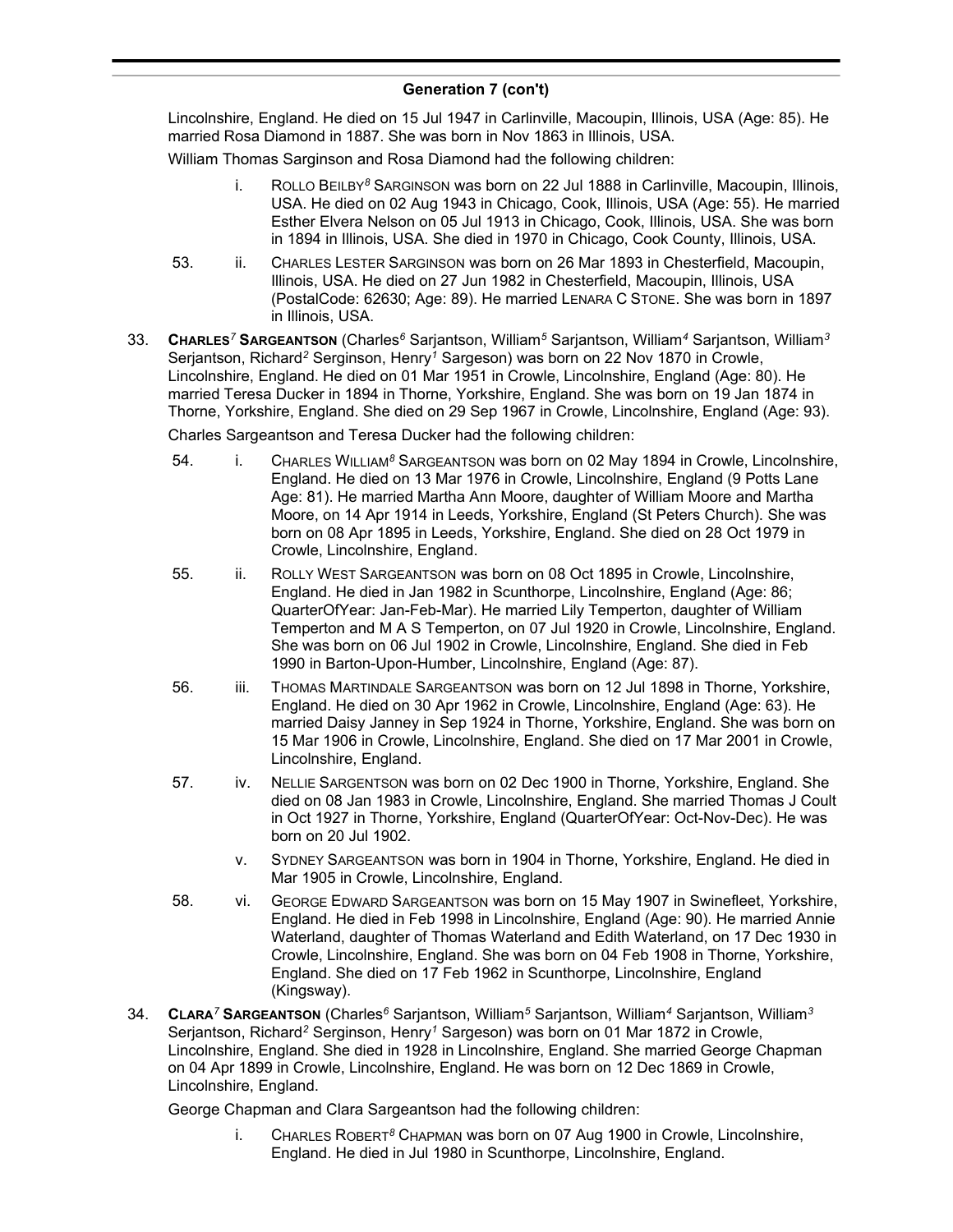- ii. GEORGE WILLIAM CHAPMAN was born on 11 May 1903 in Crowle, Lincolnshire, England.
- 35. **GEORGE***<sup>7</sup>* **SARGEANTSON** (Charles*<sup>6</sup>* Sarjantson, William*<sup>5</sup>* Sarjantson, William*<sup>4</sup>* Sarjantson, William*<sup>3</sup>* Serjantson, Richard*<sup>2</sup>* Serginson, Henry*<sup>1</sup>* Sargeson) was born in 1875 in Yorkshire, England (Thorne Levels). He died on 29 Oct 1930 in Doncaster, Yorkshire, England (Age: 55). He married Minnie Wales, daughter of William Wales and Ellen Wales, in 1901 in Thorne, Yorkshire, England. She was born on 20 Apr 1880 in Crowle, Lincolnshire, England. She died on 26 Nov 1968 in Crowle, Lincolnshire, England (Age: 88).

George Sargeantson and Minnie Wales had the following children:

- i. IVY*<sup>8</sup>* SARGEANTSON was born on 14 Jan 1903 in Crowle, Lincolnshire, England (North St). She died in Sep 1987 in Rotherham, Yorkshire, England. She married Lionel Gregory on 20 Jul 1925 in Crowle, Lincolnshire, England.
- ii. ROLLO LESTER SARGEANTSON was born on 15 Oct 1908 in Crowle, Lincolnshire, England. He died on 08 Feb 1982 in Crowle, Lincolnshire, England (Age: 73). He married Sarah Winifred Howarth in Mar 1941 in Scunthorpe, Lincolnshire, England. She was born on 25 Aug 1917 in Crowle, Lincolnshire, England. She died on 29 Jan 1982 in Crowle, Lincolnshire, England (Age: 64).
- iii. MYRTLE SARGEANTSON was born on 04 Oct 1920 in Crowle, Lincolnshire, England. She died on 15 Nov 2015 in Scunthorpe, Lincolnshire, England (Age: 95). She married Frederick Proctor on 05 Aug 1950 in Crowle, Lincolnshire, England. He was born on 21 Feb 1919. He died on 27 Dec 2003 in Crowle, Lincolnshire, England.
- 36. **MARSHALL***<sup>7</sup>* **SARGINSON** (William*<sup>6</sup>* Sarjantson, William*<sup>5</sup>* Sarjantson, William*<sup>4</sup>* Sarjantson, William*<sup>3</sup>* Serjantson, Richard*<sup>2</sup>* Serginson, Henry*<sup>1</sup>* Sargeson) was born on 29 Jan 1871 in Chesterfield, Macoupin, Illinois, USA. He died on 12 Apr 1945 in Chesterfield, Macoupin, Illinois, USA. He married Hannah Sarginson in 1893. She was born on 02 Jan 1876 in Illinois, USA. She died on 25 Feb 1956 in Chesterfield, Macoupin, Illinois, USA.

Marshall Sarginson and Hannah Sarginson had the following children:

- 59. i. SIDNEY MARTINDALE*<sup>8</sup>* SARGINSON was born on 13 Nov 1894 in Chesterfield, Macoupin, Illinois, USA. He died on 18 May 1962 in Jersey County, Illinois, USA. He married MARTHA E WILTON. She was born about 1892 in Illinois, USA. She died on 31 Mar 1935 in Carlinville, Macoupin, Illinois, USA.
	- ii. ALFRED SARGINSON was born about 1898 in Illinois, USA.
	- iii. LELA SARGINSON was born about 1911 in Illinois, USA.
	- iv. FLOYD SARGINSON was born about 1919 in Illinois, USA.
- 37. **OLIVER***<sup>7</sup>* **SARGINSON** (William*<sup>6</sup>* Sarjantson, William*<sup>5</sup>* Sarjantson, William*<sup>4</sup>* Sarjantson, William*<sup>3</sup>* Serjantson, Richard*<sup>2</sup>* Serginson, Henry*<sup>1</sup>* Sargeson) was born on 02 Aug 1875 in Chesterfield, Macoupin, Illinois, USA. He died on 30 Jan 1959 in Decatur, Macon, Illinois, USA. He married Ira May Buhlman on 26 Nov 1896 in Macoupin, Illinois, USA. She was born about 1880 in Illinois, USA. She died in 1972 in Decatur, Macon, Illinois, USA.

Oliver Sarginson and Ira May Buhlman had the following children:

- i. LOLA M*<sup>8</sup>* SARGINSON was born about 1898 in Illinois, USA. She died in 1970 in Palmer, Christian, Illinois, USA. She married Cecil B Bates, son of W H Bates and Viola Deardorff, in 1916 in Christian, Illinois, USA. He was born on 26 Mar 1896 in Illinois, USA. He died in Jan 1973 in Palmer, Christian, Illinois, USA.
- 60. ii. MYRON M SARGINSON was born on 30 Aug 1900 in Morrisonville, Christian, Illinois, USA. He died on 30 Oct 1984 in Decatur, Macon, Illinois, USA. He married (1) ROSE ANN SARGINSON. She was born in 1905. She died in 1982. He married (2) ZELMA E JARRETT. She was born on 05 Dec 1901 in Illinois, USA. She died on 31 Dec 1987 in Morrisonville, Christian, Illinois, USA.
- 38. **JAMES WILLIAM***<sup>7</sup>* **SARGENTSON** (James*<sup>6</sup>* Sarjantson, James*<sup>5</sup>* Sarjantson, William*<sup>4</sup>* Sarjantson, William*<sup>3</sup>* Serjantson, Richard*<sup>2</sup>* Serginson, Henry*<sup>1</sup>* Sargeson) was born in 1852 in Crowle, Lincolnshire, England. He died in Jan 1921 in Doncaster, Yorkshire, England (Age: 69; QuarterOfYear: Jan-Feb-Mar). He married Clara Ellen Clarke, daughter of Richard Clarke and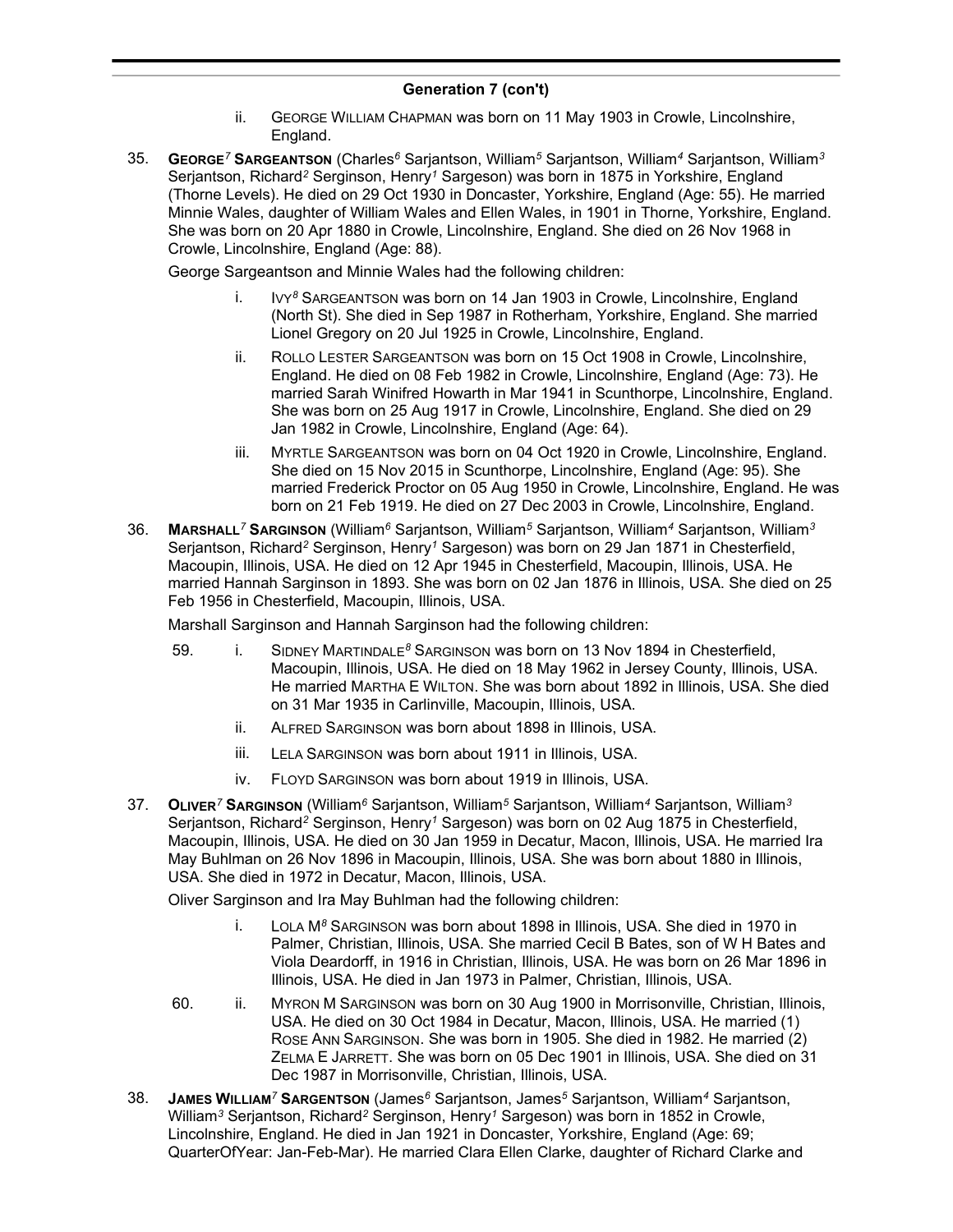Sophia, in 1874 in Rotherham, Yorkshire, England. She was born in 1855 in Rotherham, Yorkshire, England. She died on 18 Mar 1919 in Doncaster, Yorkshire, England (Age: 64; QuarterOfYear: Jan-Feb-Mar).

James William Sargentson and Clara Ellen Clarke had the following children:

- i. FLORENCE A*<sup>8</sup>* SARGENTSON was born in Jan 1875 in Rotherham, Yorkshire, England. She died on 18 Aug 1956 in Bridlington, Yorkshire, England. She married Frank Appleyard on Q4 1900 in Doncaster, Yorkshire, England. He was born in 1876 in Conisbrough, Yorkshire, England. He died on 21 Oct 1935 in Doncaster, Yorkshire, England.
- ii. BEATRICE MAUD SARGENTSON was born in Jan 1876 in Rotherham, Yorkshire, England. She died on 25 Dec 1927 in Doncaster, Yorkshire, England (Age 51). She married George Rushforth, son of George Rushforth and Eliza, on Q3 1902 in Doncaster, Yorkshire, England. He was born in 1874 in Barnsley, Yorkshire, England. He died in Jul 1940 in Doncaster, Yorkshire, England (Age: 66; QuarterOfYear: Jul-Aug-Sep).
- iii. LILIAN MABEL SARGENTSON was born about 1878 in Chesterfield, Derbyshire, England.
- iv. DAISY ROWENA SARGENTSON was born in Oct 1879 in Rotherham, Yorkshire, England. She died on 01 Jan 1955 in Grantham, Lincolnshire, England. She married Herbert Miller on Q3 1908 in Doncaster, Yorkshire, England. He was born in 1880 in Louth, Lincolnshire, England.
- v. ETHEL AUDREY SARGENTSON was born on 20 Jan 1884 in Rotherham, Yorkshire, England. She died in Oct 1961 in Doncaster, Yorkshire, England (Age: 77; QuarterOfYear: Oct-Nov-Dec). She married (1) WILLIAM ALBERT SHERRIFF on Q2 1905 in Doncaster, Yorkshire, England. She married (2) HORACE MASON in Dec 1920 in Doncaster, Yorkshire, England. He was born on 21 Oct 1899 in Doncaster, Yorkshire, England. He died in Jan 1994 in Doncaster, Yorkshire, England (Age: 94).
- 39. **JOSEPH***<sup>7</sup>* **SARGEANTSON** (James*<sup>6</sup>* Sarjantson, James*<sup>5</sup>* Sarjantson, William*<sup>4</sup>* Sarjantson, William*<sup>3</sup>* Serjantson, Richard*<sup>2</sup>* Serginson, Henry*<sup>1</sup>* Sargeson) was born about 1853 in Lincolnshire, England. He died in Jun 1931 in Barnsley, Yorkshire, England (Age: 77). He married Harriet Oldknow, daughter of James Oldknow and Elizabeth Oldknow, in 1875 in Barnsley, Yorkshire, England. She was born in 1858 in Alfreton, Derbyshire, England. She died in Jun 1929 in Barnsley, Yorkshire, England (Age: 70).

Joseph Sargeantson and Harriet Oldknow had the following children:

- i. MARY E*<sup>8</sup>* SARJANTSON was born in 1875 in Hoyland, Yorkshire, England.
- ii. FRANCES MAUD SARJANTSON was born on 09 Jul 1878 in Hoyland, Yorkshire, England. She died on 04 Dec 1941 in Cochise, Arizona, USA (Age: 83). She married Walter Knowles in 1900 in Barnsley, Yorkshire, England. He was born in 1878 in England.
- 61. iii. ARTHUR NELSON SARGEANTSON was born on 08 Feb 1881 in Hoyland, Yorkshire, England. He died on 02 Mar 1928 in York, Ontario, Canada (Age: 47; CauseOfDeath: Hanging by Cord Suicide). He married Sarah Ann Briggs, daughter of James Briggs and Jane Briggs, on 25 Dec 1906 in Barnsley, Yorkshire, England. She was born in Oct 1879 in Barnsley, Yorkshire, England.
	- iv. LAURA A SARGINSON was born in 1884 in Wombwell, Yorkshire, England.
	- v. HARRIET A SARGEANTSON was born on 09 Oct 1885 in Barnsley, Yorkshire, England. She died in Jul 1981 in Huddersfield, Yorkshire, England (Age: 95; QuarterOfYear: Jul-Aug-Sep). She married Charles Henry Norton on 07 Feb 1909 in Yorkshire, England (West Clayton). He was born in 1885 in Cleckheaton, Yorkshire, England. He died in Oct 1967 in Huddersfield, Yorkshire, England (Age: 78; QuarterOfYear: Oct-Nov-Dec).
- 62. vi. JAMES PARKER SARGEANTSON was born in 1889 in Hoyland, Yorkshire, England. He died on 09 Dec 1965 in Staincross, Yorkshire, England. He married Mary Ann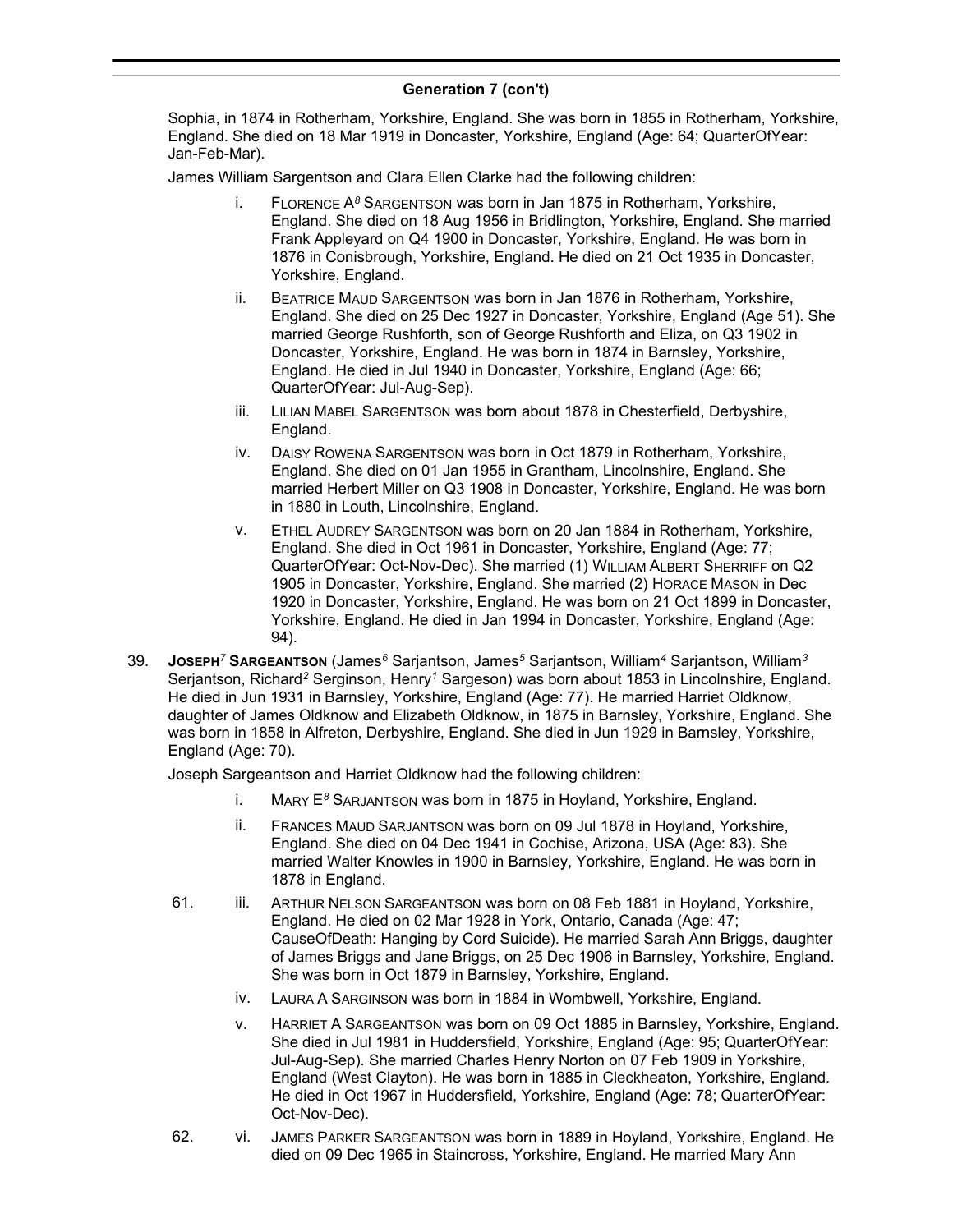Eaden, daughter of Enoch Eaden, on 26 Dec 1911 in Hoyland, Yorkshire, England (190 Milton Road). She was born in Apr 1889 in Barnsley, Yorkshire, England.

- vii. CLARA ELSIE SARGEANTSON was born on 03 May 1891 in Hoyland, Yorkshire, England. She married George H Marshall in Jan 1914 in Barnsley, Yorkshire, England. He was born on 21 Aug 1886.
- viii. JOSEPH SARGEANTSON was born on 28 Jan 1894 in Hoyland, Yorkshire, England. He died in Jun 1982 in Barnsley, Yorkshire, England (Age: 88). He married Lilian M Lewitt in Jun 1922 in Barnsley, Yorkshire, England. She was born on 27 Aug 1892.
- ix. HARRY YEARDLEY SERGEANTSON was born in Apr 1899 in Barnsley, Yorkshire, England. He died in Jul 1906 in Barnsley, Yorkshire, England (Age: 7).
- x. RUBY LILY SARGEANTSON was born on 08 Jun 1901 in Hoyland, Yorkshire, England. She died in Jul 1988 in Barnsley, Yorkshire, England (Age: 87). She married John Walter Parden, son of Bernard Parden and Sarah Parden, in Sep 1921 in Barnsley, Yorkshire, England. He was born on 02 Dec 1901 in Barnsley, Yorkshire, England. He died in Feb 1992 in Barnsley, Yorkshire, England (Age: 90).
- xi. MAY SARGEANTSON was born on 23 May 1905 in Yorkshire, England. She died in Jan 1994 in Huddersfield, Yorkshire, England (Age: 88). She married Tom Dixon on 17 Dec 1932 in Huddersfield, Yorkshire, England (St Peters Church). He was born on 14 Jun 1909 in Huddersfield, Yorkshire, England. He died on 24 Jan 1979 in Huddersfield, Yorkshire, England (Golcar).
- 40. **CHARLES HENRY***<sup>7</sup>* **SARGEANTSON** (James*<sup>6</sup>* Sarjantson, James*<sup>5</sup>* Sarjantson, William*<sup>4</sup>* Sarjantson, William*<sup>3</sup>* Serjantson, Richard*<sup>2</sup>* Serginson, Henry*<sup>1</sup>* Sargeson) was born on 06 Jan 1859 in Crowle, Lincolnshire, England (1939 register). He died on 11 Oct 1939 in Crowle, Lincolnshire, England (Age: 80). He married Hannah Mary Hill, daughter of Thomas Hill and Sarah Ann Hill, on 24 Dec 1887 in Crowle, Lincolnshire, England. She was born in Jul 1859 in Crowle, Lincolnshire, England. She died on 29 Oct 1924 in Crowle, Lincolnshire, England (Age: 65).

Charles Henry Sargeantson and Hannah Mary Hill had the following children:

- 63. i. MABEL ROSE*<sup>8</sup>* SARGEANTSON was born on 20 Aug 1889 in Thorne, Yorkshire, England. She died on 20 Dec 1977 in Crowle, Lincolnshire, England (Aged 88). She married (1) CHARLES PEARSON in Oct 1913 in Thorne, Yorkshire, England. He died on 12 Jul 1963 (Aged 79). She married (2) UNKNOWN.
	- ii. CHARLES HENRY SARGEANTSON was born about 1891 in Lincolnshire, England. He died in Apr 1891 in Thorne, Yorkshire, England (Age: 6 months).
- 41. **RICHARD***<sup>7</sup>* **SARJANTSON** (Yardley*<sup>6</sup>* , James*<sup>5</sup>* , William*<sup>4</sup>* , William*<sup>3</sup>* Serjantson, Richard*<sup>2</sup>* Serginson, Henry*<sup>1</sup>* Sargeson) was born in 1851 in Crowle, Lincolnshire, England. He died in Jan 1908 in Doncaster, Yorkshire, England (Age: 57). He married Anna Maria Capsticks in 1875 in Doncaster, Yorkshire, England. She was born in 1858 in Rossington, Yorkshire, England.

Richard Sarjantson and Anna Maria Capsticks had the following children:

- i. SUSANNAH*<sup>8</sup>* SARGENTSON was born on 28 Sep 1876 in Bawtry, Yorkshire, England. She died in Oct 1957 in Worksop, Nottinghamshire, England (Age: 81; QuarterOfYear: Oct-Nov-Dec). She married (1) FREDERICK BALLANCE BAINES in 1908 in Doncaster, Yorkshire, England. He was born in 1881 in Gainsborough, Lincolnshire, England. He died in Oct 1916 in Sheffield, Yorkshire, England (Age: 36; QuarterOfYear: Oct-Nov-Dec). She married (2) HERBERT MAYFIELD in Apr 1923 in East Retford, Nottinghamshire, England (QuarterOfYear: Apr-May-Jun). He was born on 21 Feb 1875. He died in Oct 1939 in Worksop, Nottinghamshire, England (Age: 64; QuarterOfYear: Oct-Nov-Dec).
- ii. ALICE SARGENTSON was born on 25 May 1879 in Doncaster, Yorkshire, England. She married David Hayes in 1911 in Doncaster, Yorkshire, England. He was born on 03 Feb 1878.
- 42. **WILLIAM***<sup>7</sup>* **SARGENTSON** (Mary Ann*<sup>6</sup>* , Richard*<sup>5</sup>* , William*<sup>4</sup>* Sarjantson, William*<sup>3</sup>* Serjantson, Richard*<sup>2</sup>* Serginson, Henry*<sup>1</sup>* Sargeson) was born on 07 Jan 1876 in Scarborough, Yorkshire, England. He died in Sep 1955 in Southport, Lancashire, England (Age: 79). He married Alice Maude Hayes on 23 Aug 1899 in Scarborough, Yorkshire, England. She was born on 27 Mar 1881 in Hull, Yorkshire,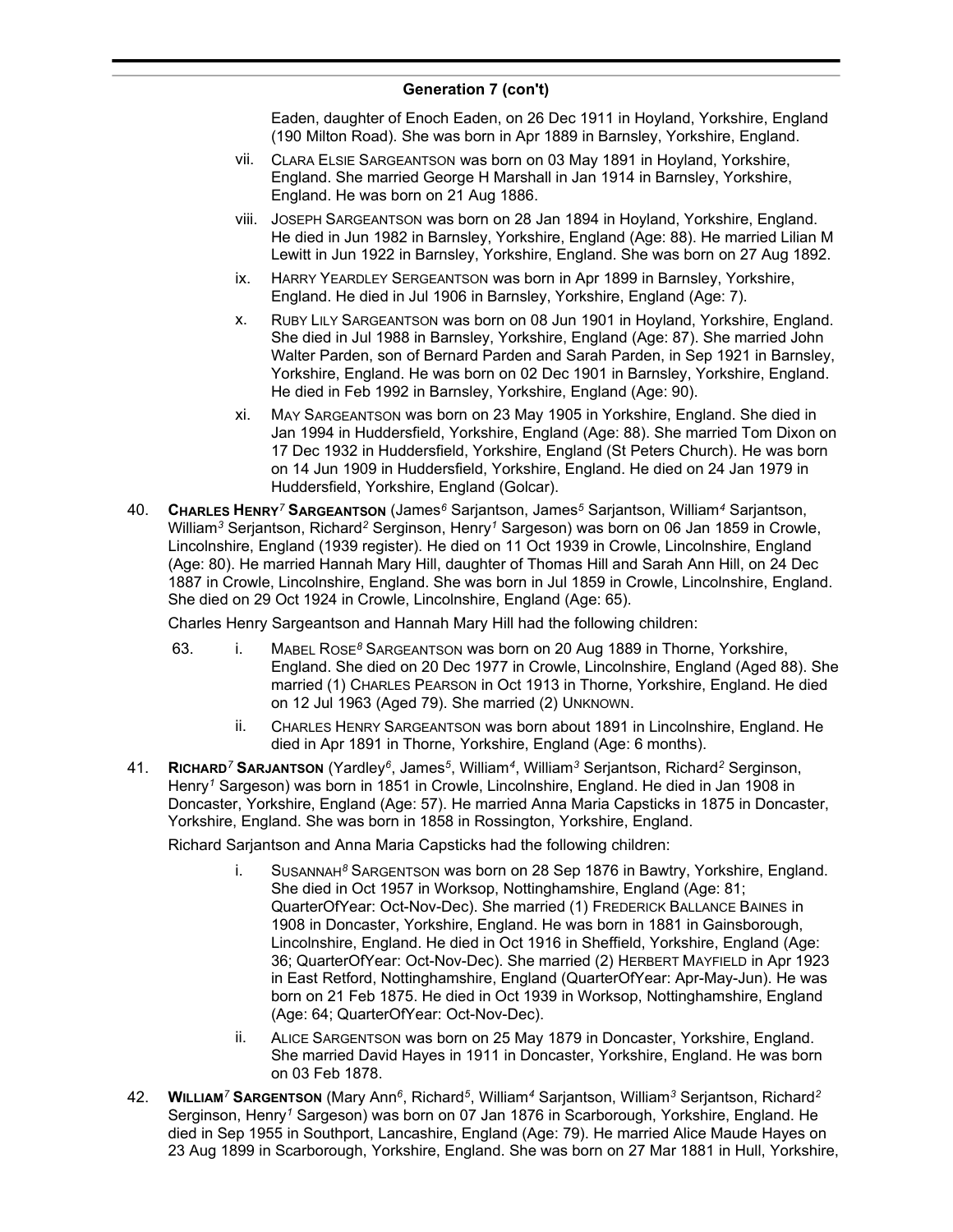England. She died in Sep 1975 in Southport, Lancashire, England (Age: 94).

William Sargentson and Alice Maude Hayes had the following child:

- i. GEORGE CYRIL*<sup>8</sup>* SARGENTSON was born in 1900 in Scarborough, Yorkshire, England. He died in Jun 1929 in Ormskirk, Lancashire, England (Age: 28). He married Nellie Cockrane, daughter of Charles Cochrane and Ada Cochrane, in 1926 in Liverpool, Lancashire, England. She was born on 21 May 1899 in Everton, Lancashire, England.
- 43. **JOHN EDWARD***<sup>7</sup>* **SARJANTSON** (Thomas*<sup>6</sup>* , John*<sup>5</sup>* , Thomas*<sup>4</sup>* , John*<sup>3</sup>* Serjantson, Richard*<sup>2</sup>* Serginson, Henry*<sup>1</sup>* Sargeson) was born in 1845 in Mareham le Fen, Lincolnshire, England. He married Sarah Turnbull in 1867 in Boston, Lincolnshire, England. She was born in 1843 in Lincolnshire, England.

John Edward Sarjantson and Sarah Turnbull had the following children:

- 64. i. ELIZABETH*<sup>8</sup>* SARJANTSON was born in 1878 in Goxhill, Lincolnshire, England. She married JOHN E ROUTLEDGE. He was born in 1860 in Cliffe, Yorkshire, England.
- 65. ii. JOHN EDWARD SARJANTSON was born in 1881 in Goxhill, Lincolnshire, England. He died on 10 Nov 1941 in Lincoln, Lincolnshire, England. He married Rosa Statters on 28 May 1910 in Goxhill, Lincolnshire, England. She was born in 1880 in Hull, Yorkshire, England.
	- iii. ELLEN SARJANTSON was born in 1884 in Goxhill, Lincolnshire, England.
- 44. **EDWARD BURRELL***<sup>7</sup>* **SARJANTSON** (Thomas*<sup>6</sup>* , John*<sup>5</sup>* , Thomas*<sup>4</sup>* , John*<sup>3</sup>* Serjantson, Richard*<sup>2</sup>* Serginson, Henry*<sup>1</sup>* Sargeson) was born in 1848 in Mareham le Fen, Lincolnshire, England. He died in Apr 1902 in Sleaford, Lincolnshire, England (Age: 54). He married Mary Ann Wilkinson in 1868 in Horncastle, Lincolnshire, England. She was born in 1849 in Mareham le Fen, Lincolnshire, England.

Edward Burrell Sarjantson and Mary Ann Wilkinson had the following children:

- 66. i. EDWARD*<sup>8</sup>* SARJANTSON was born on 03 Jan 1871 in Mareham le Fen, Lincolnshire, England. He died in Jun 1957 in Sleaford, Lincolnshire, England (Age: 86). He married Lilly Woods Harvey in 1898 in Boston, Lincolnshire, England. She was born on 29 Apr 1878 in Kirton, Lincolnshire, England.
- 67. ii. THOMAS SARJANTSON was born in 1873 in Mareham le Fen, Lincolnshire, England. He married Gertrude Rippin in 1898 in Boston, Lincolnshire, England. She was born in 1879 in Westby, Lincolnshire, England.
- 45. **THOMAS***<sup>7</sup>* **SARJANTSON** (Thomas*<sup>6</sup>* , John*<sup>5</sup>* , Thomas*<sup>4</sup>* , John*<sup>3</sup>* Serjantson, Richard*<sup>2</sup>* Serginson, Henry*<sup>1</sup>* Sargeson) was born in 1856 in Mareham le Fen, Lincolnshire, England. He married Sarah Elizabeth Spikings in 1879 in Horncastle, Lincolnshire, England. She was born in 1859 in Mareham le Fen, Lincolnshire, England.

Thomas Sarjantson and Sarah Elizabeth Spikings had the following children:

- i. JOHN*<sup>8</sup>* SARJANTSON was born on 16 Feb 1880 in Mareham le Fen, Lincolnshire, England. He died on 15 Nov 1953 in Lincoln, Lincolnshire, England (Age 73). He married Caroline Holt in Dec 1929 in Spilsby, Lincolnshire, England. She was born on 13 Nov 1885.
- ii. HANNAH SARJANTSON was born in 1884 in Hameringham, Lincolnshire, England.
- iii. ELIZABETH I SARJANTSON was born in 1887 in East Kirkby, Lincolnshire, England.
- iv. EVA SARJANTSON was born in 1896 in Hagnaby, Lincolnshire, England.
- 46. **STEPHEN***<sup>7</sup>* **SARJANTSON** (Richard*<sup>6</sup>* , John*<sup>5</sup>* , Thomas*<sup>4</sup>* , John*<sup>3</sup>* Serjantson, Richard*<sup>2</sup>* Serginson, Henry*<sup>1</sup>* Sargeson) was born in 1850 in Mareham le Fen, Lincolnshire, England. He married Ann Fletcher in 1875 in Toynton All Saints, Lincolnshire, England. She was born in 1853. She died in Oct 1894 in Spilsby, Lincolnshire, England (Age: 41).

Stephen Sarjantson and Ann Fletcher had the following children:

- i. JOHN T *<sup>8</sup>* SARJANTSON was born in 1878 in Toynton All Saints, Lincolnshire, England.
- ii. FLORENCE E SARJANTSON was born in 1880 in Toynton All Saints, Lincolnshire, England.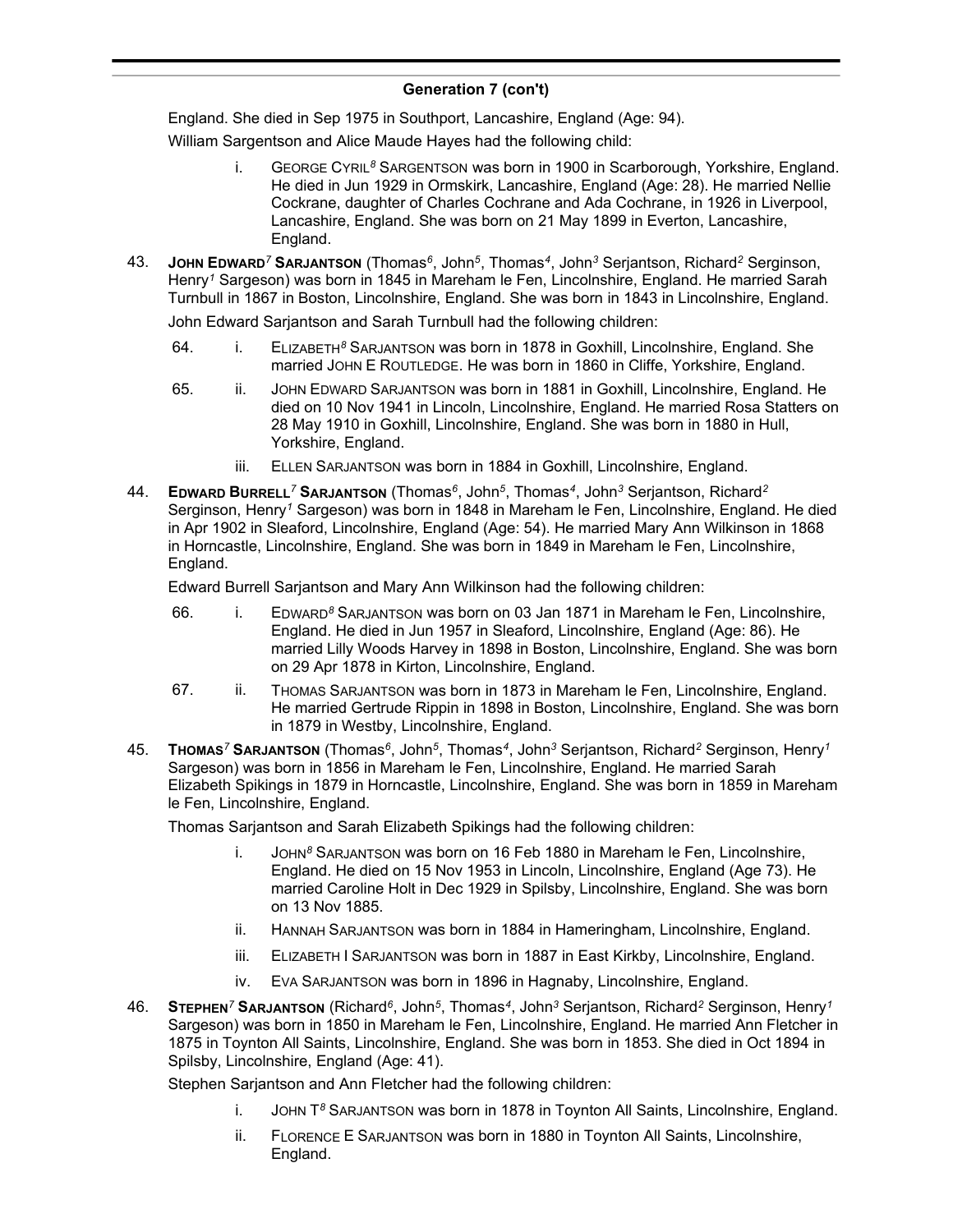- 68. iii. JOSEPH RICHARD SARJANTSON was born in 1881 in Toynton All Saints, Lincolnshire, England. He died in Jul 1909 in Spilsby, Lincolnshire, England (Age: 28). He married Gwendoline Annie Ranshaw in 1907 in Horncastle, Lincolnshire, England. She was born in 1880.
	- iv. EDITH SARJANTSON was born in 1884 in Toynton All Saints, Lincolnshire, England.
	- v. STEPHEN SARJANTSON was born in 1885 in Toynton All Saints, Lincolnshire, England. He died on 22 Mar 1932 in Lincolnshire, England.
- 69. vi. WILLIAM SARJANTSON was born on 25 Sep 1888 in Toynton All Saints, Lincolnshire, England. He died in Mar 1977 in Northampton, Northamptonshire, England (Age: 88). He married Nelly Dakin in Oct 1915 in Rotherham, Yorkshire, England. She was born on 19 Feb 1892.
- 47. **WILLIAM***<sup>7</sup>* **SARJANTSON** (George Richardson*<sup>6</sup>* , John*<sup>5</sup>* , Thomas*<sup>4</sup>* , John*<sup>3</sup>* Serjantson, Richard*<sup>2</sup>* Serginson, Henry*<sup>1</sup>* Sargeson) was born in 1847 in Mareham le Fen, Lincolnshire, England. He died in Jan 1919 in Grimsby, Lincolnshire, England. He married Charlotte Mountain, daughter of William Mountain and Jane, in Jan 1870 in Caistor, Lincolnshire, England. She was born in 1849 in Weelsby, Lincolnshire, England. She died on 20 Apr 1934 in Grimsby, Lincolnshire, England.

William Sarjantson and Charlotte Mountain had the following children:

- 70. i. GEORGE MOUNTAIN*<sup>8</sup>* SARGANTSON was born on 10 Jun 1870 in Waltham, Lincolnshire, England. He died on 08 Jun 1944 in Grimsby, Lincolnshire, England. He married Lettitia Colton, daughter of Marshall Colton, on 15 May 1893 in Grimsby, Lincolnshire, England. She was born on 04 Mar 1871 in Bardney, Lincolnshire, England.
	- ii. ADA ANNIE SARJANTSON was born in 1874 in Waltham, Lincolnshire, England. She died on 13 Feb 1917 in Grimsby, Lincolnshire, England. She married Ernest Coulam in 1895 in Grimsby, Lincolnshire, England. He was born in 1874 in Barrow upon Humber, Lincolnshire, England. He died on 10 Mar 1915 in Pas-de-Calais, Nord-Pas-de-Calais, France.
	- iii. KATE SARJANTSON was born on 07 Apr 1877 in Waltham, Lincolnshire, England. She died on 17 Feb 1961 in Grimsby, Lincolnshire, England. She married Alfred William Trew in Jan 1904 in Grimsby, Lincolnshire, England. He was born about 1878. He died on 22 Mar 1931 in Grimsby, Lincolnshire, England.
	- iv. WILLIAM HARRY SARJANTSON was born in 1878 in Waltham, Lincolnshire, England. He died in Jul 1883 in Lincolnshire, England.
	- v. FRED SARJANTSON was born in 1880 in Waltham, Lincolnshire, England. He died in Jul 1883 in Lincolnshire, England.
- 71. vi. ARTHUR EDWIN SARJANTSON was born in 1882 in Waltham, Lincolnshire, England. He died in Apr 1937 in Grimsby, Lincolnshire, England. He married Isabella Borthwick in Oct 1903 in Grimsby, Lincolnshire, England.
- 72. vii. JOHN WILLIAM KIRKBY SARJANTSON was born on 16 Jul 1884 in Waltham, Lincolnshire, England. He died on 08 May 1948 in Grimsby, Lincolnshire, England (Age: 63). He married Charlotte Elizabeth Bingham in 1903 in Grimsby, Lincolnshire, England. She was born on 30 Dec 1883 in Grimsby, Lincolnshire, England. She died on 06 Jan 1959 in Grimsby, Lincolnshire, England (Age: 75).
	- viii. JANE ALICE SARJANTSON was born in 1886 in Waltham, Lincolnshire, England. She died in Oct 1893 in Grimsby, Lincolnshire, England.
	- ix. ELLEN GERTRUDE SARJANTSON was born on 24 Oct 1888 in Waltham, Lincolnshire, England. She married (1) JOHN COO on 12 Feb 1905 in Lincoln, Lincolnshire, England (Clee Old,Lincoln). He was born about 1886 in Grimsby, Lincolnshire, England. She married (2) GEORGE MUNDY in 1920 in Grimsby, Lincolnshire, England. He was born in 1877 in Lincolnshire, England. He died on 12 Nov 1928 in Grimsby, Lincolnshire, England. She married (3) ALGERNON C GEORGE in Oct 1932 in Grimsby, Lincolnshire, England. He was born on 28 Aug 1885. He died in Apr 1965 in Scunthorpe, Lincolnshire, England.
	- x. TOM SARJANTSON was born in Jan 1893 in Caistor, Lincolnshire, England. He died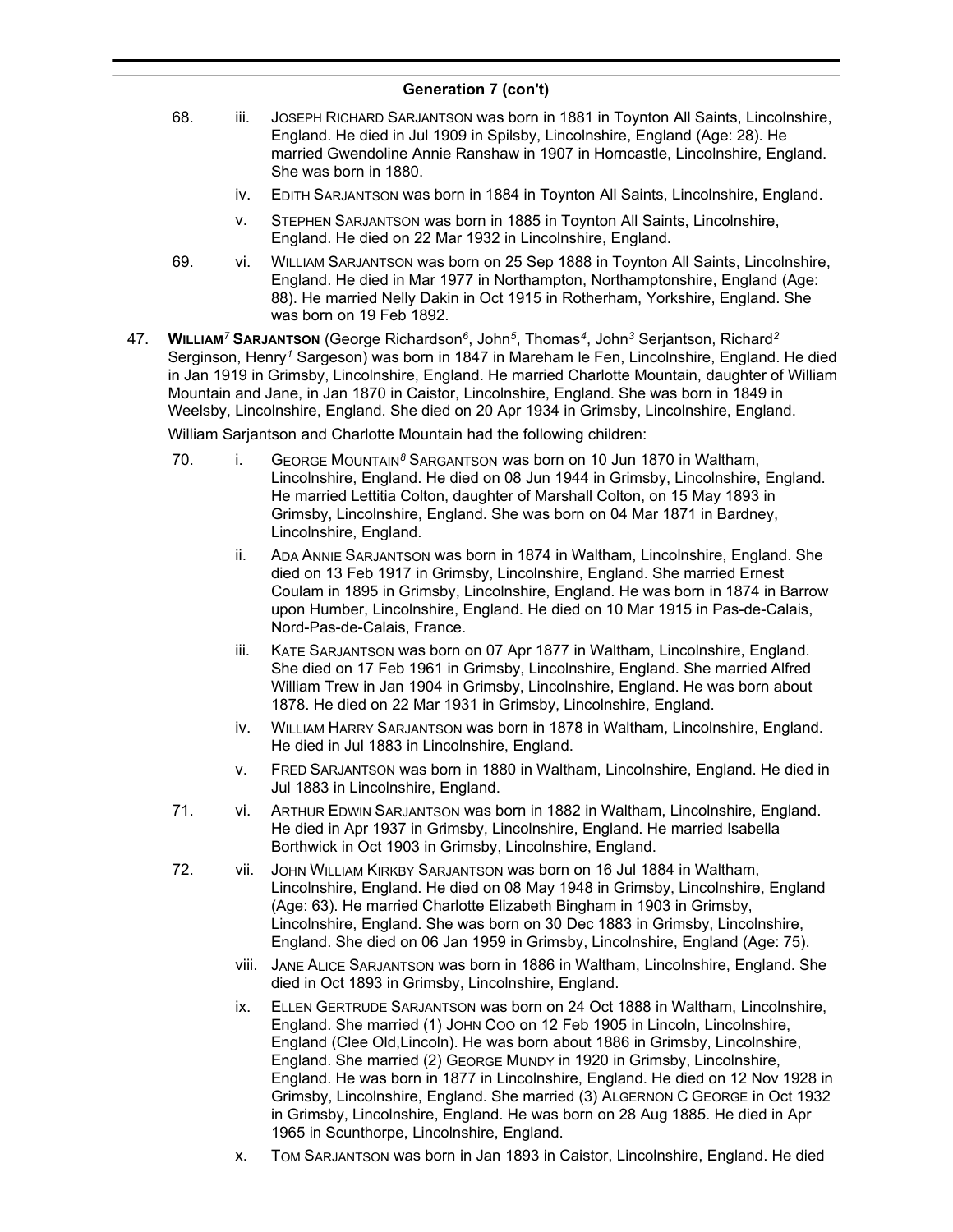#### **Generation 7 (con't)**  $\sum_{i=1}^n$   $\sum_{i=1}^n$  1893 in  $\sum_{i=1}^n$

on 15 Feb 1962 in Grimsby, Lincolnshire, England (Age: 69). He married Flora Isabel May Bromfield in Mar 1917 in Grimsby, Lincolnshire, England. She was born in Apr 1893 in Grimsby, Lincolnshire, England. She died on 20 Oct 1962 in Grimsby, Lincolnshire, England.

48. **RICHARD***<sup>7</sup>* **SARJANTSON** (George Richardson*<sup>6</sup>* , John*<sup>5</sup>* , Thomas*<sup>4</sup>* , John*<sup>3</sup>* Serjantson, Richard*<sup>2</sup>* Serginson, Henry*<sup>1</sup>* Sargeson) was born in 1857 in Mareham le Fen, Lincolnshire, England. He married **EMMA SARJANTSON**. She was born in 1860 in Retford, Nottinghamshire, England.

Richard Sarjantson and Emma Sarjantson had the following children:

- 73. i. FREDERICK*<sup>8</sup>* SARJANTSON was born in 1878 in Retford, Nottinghamshire, England. He married Frances Emma Read on 04 Apr 1904 in Lincoln, Lincolnshire, England. She was born in 1881 in Lincolnshire, England.
	- ii. HARRISON SARJANTSON was born in 1880 in Retford, Nottinghamshire, England.
	- iii. ARTHUR I SARJANTSON was born in 1887 in Colwick, Nottinghamshire, England.
	- iv. FLORENCE E SARJANTSON was born in 1890 in Lincolnshire, England.
- 49. **ALBERT***<sup>7</sup>* **SARJANTSON** (George Richardson*<sup>6</sup>* , John*<sup>5</sup>* , Thomas*<sup>4</sup>* , John*<sup>3</sup>* Serjantson, Richard*<sup>2</sup>* Serginson, Henry*<sup>1</sup>* Sargeson) was born in 1862 in Mareham le Fen, Lincolnshire, England. He died in Mar 1927 in Boston, Lincolnshire, England (Age: 64). He married Mary Ann Harrison in 1887 in Boston, Lincolnshire, England. She was born in 1862 in Thirsk, Yorkshire, England.

Albert Sarjantson and Mary Ann Harrison had the following child:

- i. MARY ELIZABETH A*<sup>8</sup>* SARJANTSON was born in 1899 in Boston, Lincolnshire, England.
- 50. **HARISON***<sup>7</sup>* **SARJANTSON** (George Richardson*<sup>6</sup>* , John*<sup>5</sup>* , Thomas*<sup>4</sup>* , John*<sup>3</sup>* Serjantson, Richard*<sup>2</sup>* Serginson, Henry*<sup>1</sup>* Sargeson) was born in 1865 in Mareham le Fen, Lincolnshire, England. He died in 1916 in Gainsborough, Lincolnshire, England. He married Ellen Susanna Keyworth on 19 Dec 1886 in Lincoln, Lincolnshire, England. She was born in 1865 in Lincolnshire, England.

Harison Sarjantson and Ellen Susanna Keyworth had the following children:

- 74. i. HARRY KEYWORTH*<sup>8</sup>* SARJANTSON was born on 13 Aug 1883 in Metheringham, Lincolnshire, England. He married Annie Marshall in 1908 in Gainsborough, Lincolnshire, England. She was born on 20 Jun 1889 in Gainsborough, Lincolnshire, England.
	- ii. ETHEL S SARJANTSON was born in 1888 in Lincolnshire, England.
	- iii. BENJAMIN G SARJANTSON was born in 1890 in Attercliffe, Yorkshire, England.
	- iv. GRANVILLE SARGANTSON was born in 1891 in Sheffield, Yorkshire, England.
	- v. HILDA M SARGANTSON was born in 1899 in Metheringham, Lincolnshire, England.

#### **Generation 8**

51. **HAROLD ELIAS***<sup>8</sup>* **SARGEANTSON** (Elias*<sup>7</sup>* , Elias*<sup>6</sup>* Sarjantson, John Thorpe*<sup>5</sup>* Sarjantson, William*<sup>4</sup>* Sarjantson, William*<sup>3</sup>* Serjantson, Richard*<sup>2</sup>* Serginson, Henry*<sup>1</sup>* Sargeson) was born on 29 Nov 1895 in Crowle, Lincolnshire, England. He died in Oct 1961 in Sheffield, Yorkshire, England. He married (1) **ELIZABETH EMILY POYNTER** in 1921 in Doncaster, Yorkshire, England. She was born on 13 Mar 1897 in Ecclesall, Yorkshire, England. He married (2) **EDNA W HASLAM** in Jul 1941 in Rotherham, Yorkshire, England. She was born on 25 Oct 1920 in Rotherham, Yorkshire, England. She died in Nov 1992 in Sheffield, Yorkshire, England (Age: 72).

Harold Elias Sargeantson and Elizabeth Emily Poynter had the following child:

- i. PETER GEORGE*<sup>9</sup>* SARGEANTSON was born on 11 May 1928 in Doncaster, Yorkshire, England. He died in Sep 2005 in Sheffield, Yorkshire, England.
- 52. **CYRIL***<sup>8</sup>* **SARGEANTSON** (Elias*<sup>7</sup>* , Elias*<sup>6</sup>* Sarjantson, John Thorpe*<sup>5</sup>* Sarjantson, William*<sup>4</sup>* Sarjantson, William*<sup>3</sup>* Serjantson, Richard*<sup>2</sup>* Serginson, Henry*<sup>1</sup>* Sargeson) was born on 25 Aug 1898 in Crowle, Lincolnshire, England. He died on 08 Apr 1978 in Scarborough, Yorkshire, England. He married Margaret Lincoln in Jan 1923 in Doncaster, Yorkshire, England. She was born about 1901 in Doncaster, Yorkshire, England. She died in Jul 1963 in Scarborough, Yorkshire, England.

Cyril Sargeantson and Margaret Lincoln had the following children: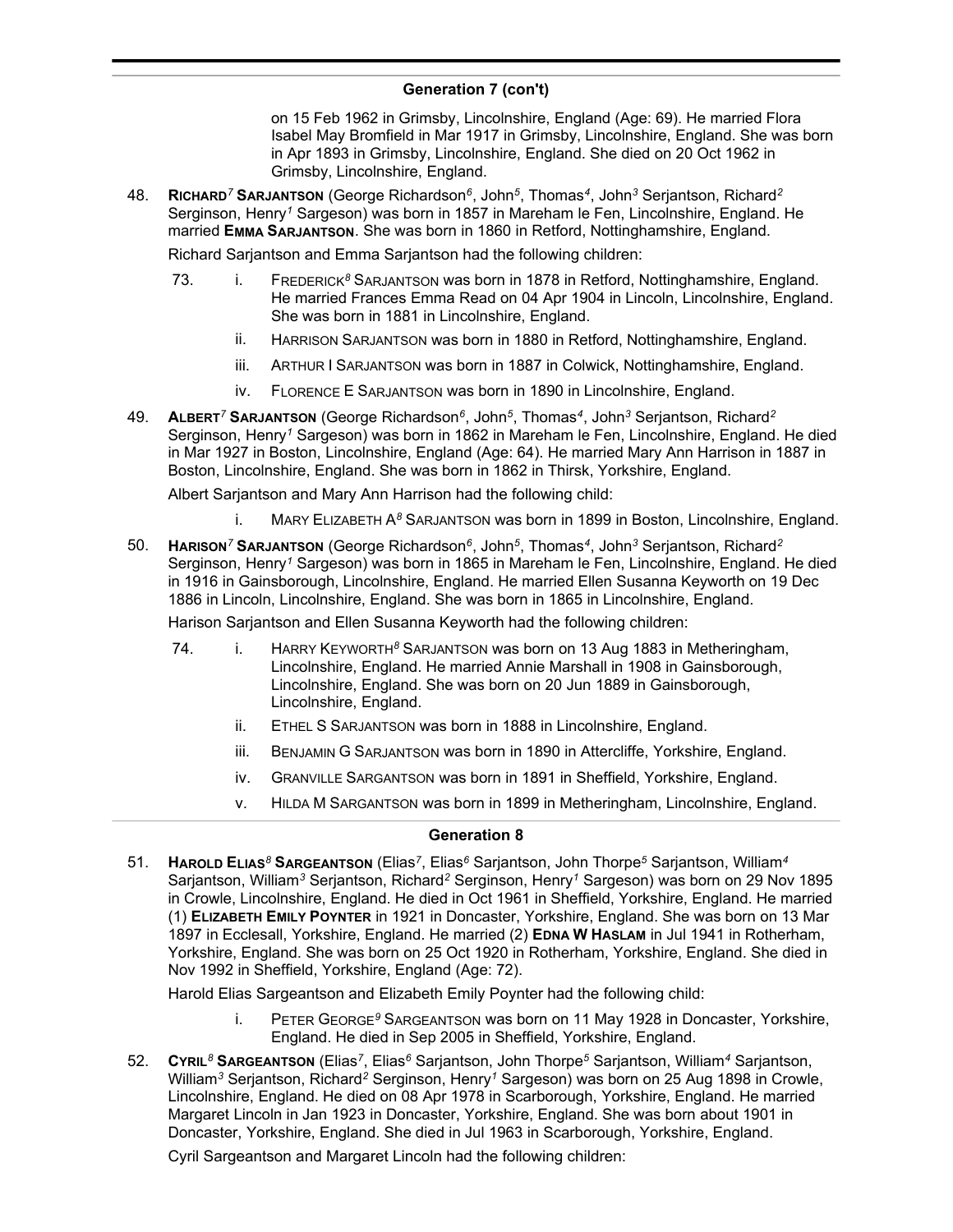- i. EDWARD R*<sup>9</sup>* SARGEANTSON was born on 10 Aug 1925 in Doncaster, Yorkshire, England. He died on 20 Jun 1987 in Chippenham, Wiltshire, England. He married ANNE.
- ii. TERENCE MEAD SARGEANTSON was born on 19 Sep 1929 in Doncaster, Yorkshire, England.
- iii. JAMES A SARGEANTSON was born in 1933 in Doncaster, Yorkshire, England.
- 53. **CHARLES LESTER***<sup>8</sup>* **SARGINSON** (William Thomas*<sup>7</sup>* , Charles*<sup>6</sup>* Sarjantson, William*<sup>5</sup>* Sarjantson, William*<sup>4</sup>* Sarjantson, William*<sup>3</sup>* Serjantson, Richard*<sup>2</sup>* Serginson, Henry*<sup>1</sup>* Sargeson) was born on 26 Mar 1893 in Chesterfield, Macoupin, Illinois, USA. He died on 27 Jun 1982 in Chesterfield, Macoupin, Illinois, USA (PostalCode: 62630; Age: 89). He married **LENARA C STONE**. She was born in 1897 in Illinois, USA.

Charles Lester Sarginson and Lenara C Stone had the following child:

- i. CARL HOWARD*<sup>9</sup>* SARGINSON was born on 01 Apr 1923 in Chesterfield, Macoupin, Illinois, USA. He died on 11 Jan 2000 in Chesterfield, Macoupin, Illinois, USA (Age: 76). He married Norma M. Ralston on 04 May 1945 in Carlinville, Macoupin, Illinois, USA. She was born on 03 Oct 1927 in Palmyra, Macoupin County, Illinois, USA. She died on 26 Jul 2014 in Virden, Macoupin County, Illinois, USA.
- 54. **CHARLES WILLIAM***<sup>8</sup>* **SARGEANTSON** (Charles*<sup>7</sup>* , Charles*<sup>6</sup>* Sarjantson, William*<sup>5</sup>* Sarjantson, William*<sup>4</sup>* Sarjantson, William*<sup>3</sup>* Serjantson, Richard*<sup>2</sup>* Serginson, Henry*<sup>1</sup>* Sargeson) was born on 02 May 1894 in Crowle, Lincolnshire, England. He died on 13 Mar 1976 in Crowle, Lincolnshire, England (9 Potts Lane Age: 81). He married Martha Ann Moore, daughter of William Moore and Martha Moore, on 14 Apr 1914 in Leeds, Yorkshire, England (St Peters Church). She was born on 08 Apr 1895 in Leeds, Yorkshire, England. She died on 28 Oct 1979 in Crowle, Lincolnshire, England.

Charles William Sargeantson and Martha Ann Moore had the following children:

- i. CHARLES WILLIAM*<sup>9</sup>* SARGEANTSON was born on 26 Oct 1920 in Crowle, Lincolnshire, England. He died on 01 Sep 1992 in Crowle, Lincolnshire, England (Age: 71). He married Edna M Wressel in 1943 in Scunthorpe, Lincolnshire, England.
- ii. FLORENCE AUDREY SARGEANTSON was born in Apr 1922 in Thorne, Yorkshire, England (QuarterOfYear: Apr-May-Jun). She married Thomas William Drakes on 23 May 1942 in Crowle, Lincolnshire, England. He was born in Oct 1917 in Thorne, Yorkshire, England (QuarterOfYear: Oct-Nov-Dec).
- iii. NORMA SARGENTSON was born in Oct 1925 in Thorne, Yorkshire, England (QuarterOfYear: Oct-Nov-Dec). She married Norman Mark Bristow, son of Mark Bristow and Clara Sykes, on 06 Aug 1945 in Crowle, Lincolnshire, England. He was born on 21 Feb 1916 in Swinefleet, Yorkshire, England. He died in Apr 1968 in Scunthorpe, Lincolnshire, England (Age: 52; QuarterOfYear: Apr-May-Jun).
- 55. **ROLLY WEST***<sup>8</sup>* **SARGEANTSON** (Charles*<sup>7</sup>* , Charles*<sup>6</sup>* Sarjantson, William*<sup>5</sup>* Sarjantson, William*<sup>4</sup>* Sarjantson, William*<sup>3</sup>* Serjantson, Richard*<sup>2</sup>* Serginson, Henry*<sup>1</sup>* Sargeson) was born on 08 Oct 1895 in Crowle, Lincolnshire, England. He died in Jan 1982 in Scunthorpe, Lincolnshire, England (Age: 86; QuarterOfYear: Jan-Feb-Mar). He married Lily Temperton, daughter of William Temperton and M A S Temperton, on 07 Jul 1920 in Crowle, Lincolnshire, England. She was born on 06 Jul 1902 in Crowle, Lincolnshire, England. She died in Feb 1990 in Barton-Upon-Humber, Lincolnshire, England (Age: 87).

Rolly West Sargeantson and Lily Temperton had the following children:

- i. ROSIE*<sup>9</sup>* SARGEANTSON was born in 1921 in Crowle, Lincolnshire, England. She married George Wilfred Halle on 10 Aug 1946 in Crowle, Lincolnshire, England.
- ii. ELLA MARY SARGEANTSON was born on 12 Apr 1924 in Crowle, Lincolnshire, England. She married Albert Blanchard on 01 Jul 1948 in Crowle, Lincolnshire, England.
- iii. KENNETH WILLIAM SARGEANTSON was born on 10 Mar 1930 in Crowle, Lincolnshire, England. He died on 16 Oct 2015 in Goole, Yorkshire, England (Age: 85). He married Janet Gelder in Oct 1951 in Goole, Yorkshire, England (QuarterOfYear: Oct-Nov-Dec).
- iv. TERESA SARGEANTSON was born in 1932 in Crowle, Lincolnshire, England. She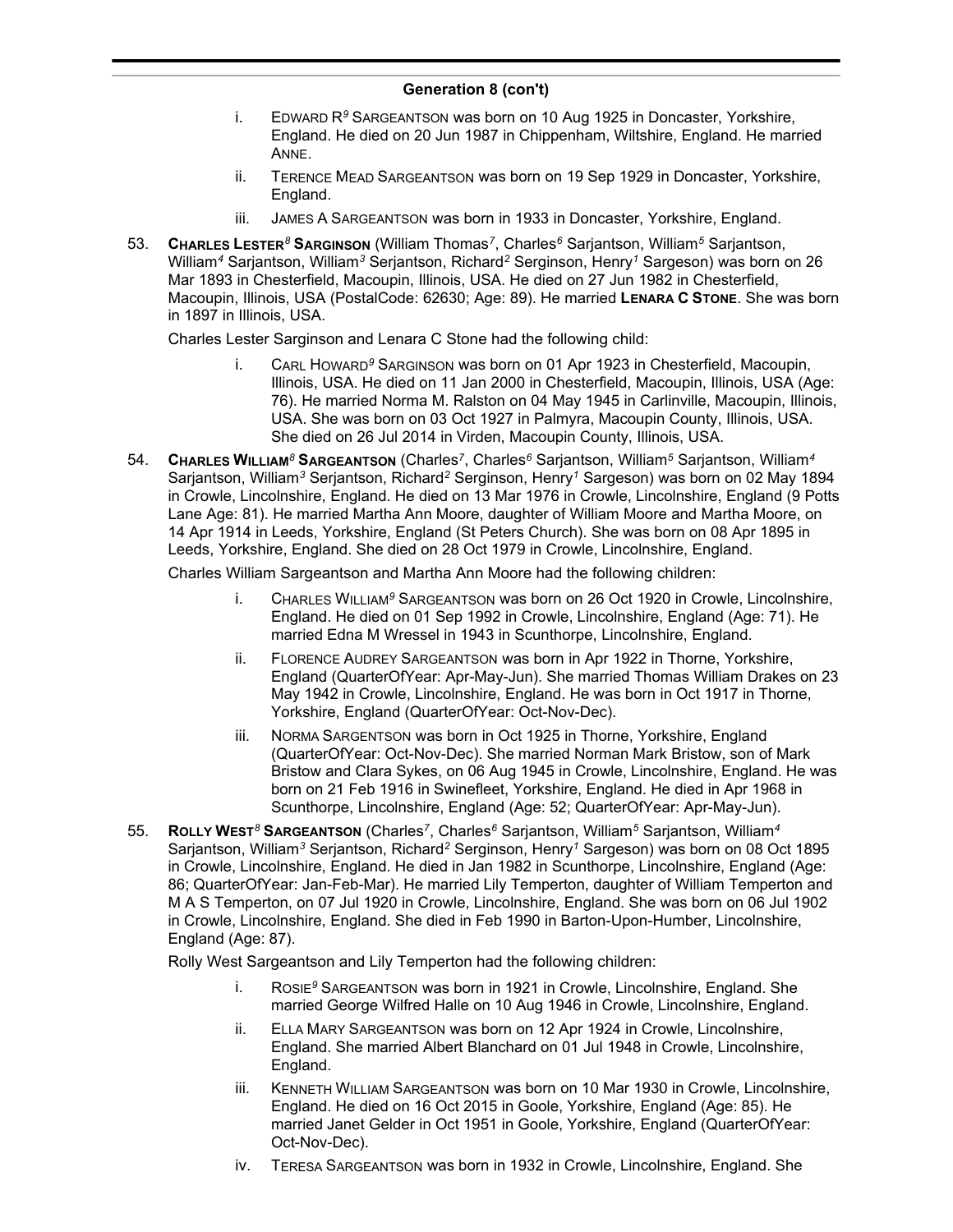married Arthur Louis McCutcheon on 03 Aug 1953 in Crowle, Lincolnshire, England.

56. **THOMAS MARTINDALE***<sup>8</sup>* **SARGEANTSON** (Charles*<sup>7</sup>* , Charles*<sup>6</sup>* Sarjantson, William*<sup>5</sup>* Sarjantson, William*<sup>4</sup>* Sarjantson, William*<sup>3</sup>* Serjantson, Richard*<sup>2</sup>* Serginson, Henry*<sup>1</sup>* Sargeson) was born on 12 Jul 1898 in Thorne, Yorkshire, England. He died on 30 Apr 1962 in Crowle, Lincolnshire, England (Age: 63). He married Daisy Janney in Sep 1924 in Thorne, Yorkshire, England. She was born on 15 Mar 1906 in Crowle, Lincolnshire, England. She died on 17 Mar 2001 in Crowle, Lincolnshire, England.

Thomas Martindale Sargeantson and Daisy Janney had the following children:

- i. JEANNE*<sup>9</sup>* SARGEANTSON was born on 06 Jan 1925 in Crowle, Lincolnshire, England. She died on 26 Feb 2011 in Scunthorpe, Lincolnshire, England. She married Roy Maw on 29 Mar 1947 in Crowle, Lincolnshire, England. He was born on 29 May 1924 in Sheffield, Yorkshire, England. He died in Sep 1993 in Scunthorpe, Lincolnshire, England.
- ii. DELIA IRENE SARGEANTSON was born on 04 Feb 1926 in Crowle, Lincolnshire, England. She died in Jun 1998 in Lincolnshire, England. She married Ronald Spencer on 22 Apr 1944 in Crowle, Lincolnshire, England. He was born on 14 Jun 1918. He died in Jul 1974 in Scunthorpe, Lincolnshire, England.
- iii. NORAH SARGEANTSON was born on 02 Apr 1928 in Crowle, Lincolnshire, England. She died on 12 Jun 2001 in Crowle, Lincolnshire, England. She married Kenneth Owen Sheppard on 30 Jul 1949 in Crowle, Lincolnshire, England. He was born on 19 Feb 1928 in Thorne, Yorkshire, England. He died on 03 Jun 1982 in Crowle, Lincolnshire, England.
- 57. **NELLIE***<sup>8</sup>* **SARGENTSON** (Charles*<sup>7</sup>* Sargeantson, Charles*<sup>6</sup>* Sarjantson, William*<sup>5</sup>* Sarjantson, William*<sup>4</sup>* Sarjantson, William*<sup>3</sup>* Serjantson, Richard*<sup>2</sup>* Serginson, Henry*<sup>1</sup>* Sargeson) was born on 02 Dec 1900 in Thorne, Yorkshire, England. She died on 08 Jan 1983 in Crowle, Lincolnshire, England. She married Thomas J Coult in Oct 1927 in Thorne, Yorkshire, England (QuarterOfYear: Oct-Nov-Dec). He was born on 20 Jul 1902.

Thomas J Coult and Nellie Sargentson had the following child:

- i. ERIC*<sup>9</sup>* COULT was born on 26 Mar 1932.
- 58. **GEORGE EDWARD***<sup>8</sup>* **SARGEANTSON** (Charles*<sup>7</sup>* , Charles*<sup>6</sup>* Sarjantson, William*<sup>5</sup>* Sarjantson, William*<sup>4</sup>* Sarjantson, William*<sup>3</sup>* Serjantson, Richard*<sup>2</sup>* Serginson, Henry*<sup>1</sup>* Sargeson) was born on 15 May 1907 in Swinefleet, Yorkshire, England. He died in Feb 1998 in Lincolnshire, England (Age: 90). He married Annie Waterland, daughter of Thomas Waterland and Edith Waterland, on 17 Dec 1930 in Crowle, Lincolnshire, England. She was born on 04 Feb 1908 in Thorne, Yorkshire, England. She died on 17 Feb 1962 in Scunthorpe, Lincolnshire, England (Kingsway).

George Edward Sargeantson and Annie Waterland had the following child:

- i. RALPH EDWARD*<sup>9</sup>* SARGEANTSON was born on 22 Jul 1937 in Lincolnshire, England. He died in Feb 2001 in Lincolnshire, England (Age: 63). He married Jean A Parker in Sep 1959 in Scunthorpe, Lincolnshire, England. She was born in Jan 1940 in Scunthorpe, Lincolnshire, England (QuarterOfYear: Jan-Feb-Mar).
- 59. **SIDNEY MARTINDALE***<sup>8</sup>* **SARGINSON** (Marshall*<sup>7</sup>* , William*<sup>6</sup>* Sarjantson, William*<sup>5</sup>* Sarjantson, William*<sup>4</sup>* Sarjantson, William*<sup>3</sup>* Serjantson, Richard*<sup>2</sup>* Serginson, Henry*<sup>1</sup>* Sargeson) was born on 13 Nov 1894 in Chesterfield, Macoupin, Illinois, USA. He died on 18 May 1962 in Jersey County, Illinois, USA. He married **MARTHA E WILTON**. She was born about 1892 in Illinois, USA. She died on 31 Mar 1935 in Carlinville, Macoupin, Illinois, USA.

Sidney Martindale Sarginson and Martha E Wilton had the following children:

- i. MELBA*<sup>9</sup>* SARGINSON was born on 07 Oct 1915 in Illinois, USA. She died on 29 Dec 2012 in Pagedale, St Louis, Missouri, USA. She married Harold Searles in 1936. He was born about 1914 in Illinois, USA. He died in 1987 in Pagedale, St Louis, Missouri, USA.
- ii. JOHN M SARGINSON was born on 06 May 1917 in Illinois, USA. He died on 09 Feb 1991.
- iii. MARTHA E SARGINSON was born on 26 Aug 1918 in Medora, Jersey, Illinois, USA. She died on 14 Oct 2000.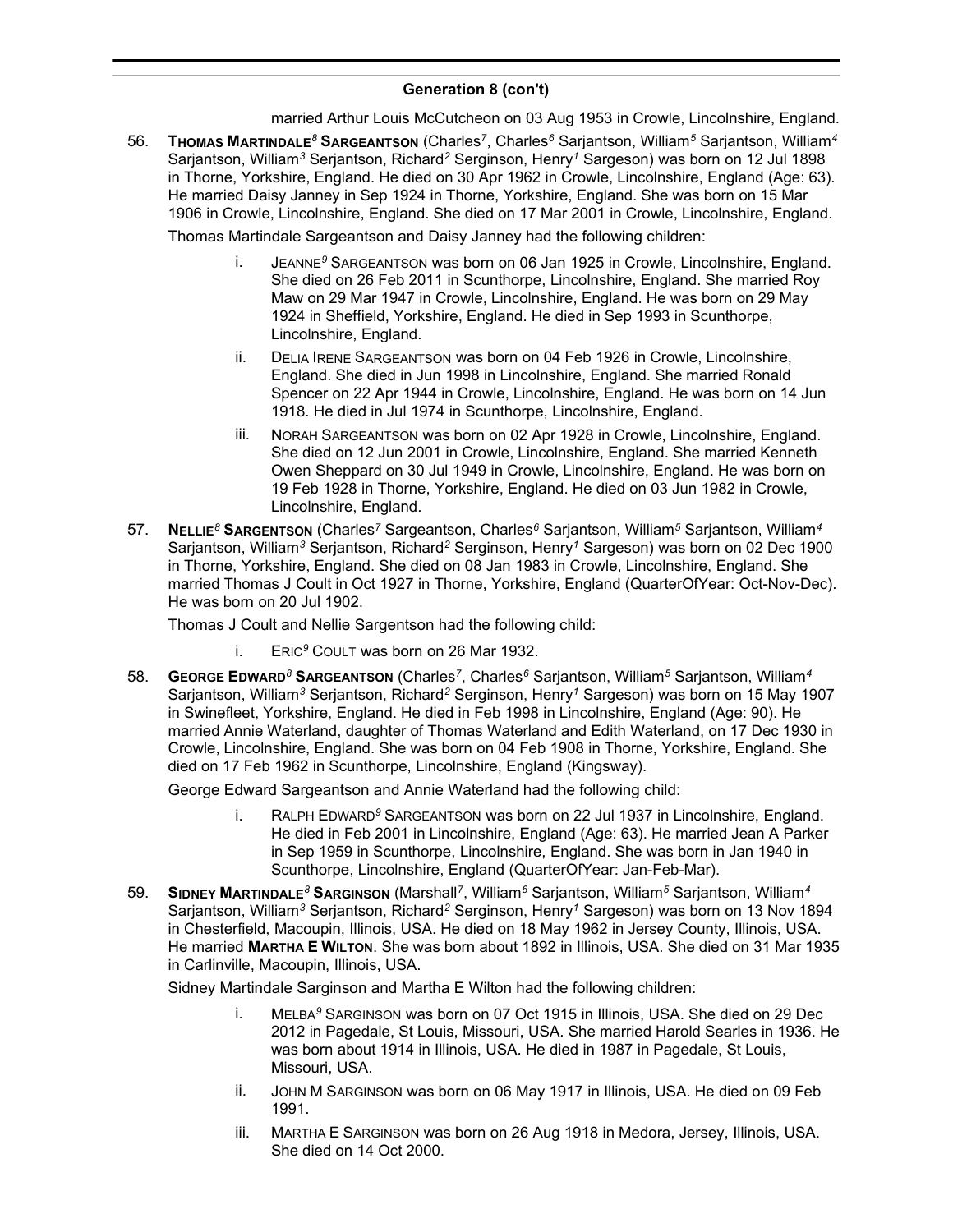- iv. VERNON E SARGINSON was born about 1920 in Illinois, USA. He died on 05 May 1971 in Jersey County, Illinois, USA.
- v. MARY LOUISE SARGINSON was born on 19 Aug 1921 in Illinois, USA. She died on 22 Sep 1965 in Godfrey, Madison, Illinois, USA. She married CLAUDE LESTER SAWYER. He was born on 02 May 1918 in Alton, Madison, Illinois, USA. He died on 09 Oct 1976 in Godfrey, Madison, Illinois, USA.
- vi. HELEN E SARGINSON was born about 1925 in Illinois, USA.
- vii. CLYDE W SARGINSON was born about 1928 in Illinois, USA. He died on 15 Mar 1974 in Jersey County, Illinois, USA. He married DORIS L. MILLER. She was born on 06 Oct 1929 in Hardin, Calhoun County, Illinois, USA. She died on 20 Aug 2013 in Carlinville, Macoupin County, Illinois, USA.
- 60. **MYRON M***<sup>8</sup>* **SARGINSON** (Oliver*<sup>7</sup>* , William*<sup>6</sup>* Sarjantson, William*<sup>5</sup>* Sarjantson, William*<sup>4</sup>* Sarjantson, William*<sup>3</sup>* Serjantson, Richard*<sup>2</sup>* Serginson, Henry*<sup>1</sup>* Sargeson) was born on 30 Aug 1900 in Morrisonville, Christian, Illinois, USA. He died on 30 Oct 1984 in Decatur, Macon, Illinois, USA. He married (1) **ROSE ANN SARGINSON**. She was born in 1905. She died in 1982. He married (2) **ZELMA E JARRETT**. She was born on 05 Dec 1901 in Illinois, USA. She died on 31 Dec 1987 in Morrisonville, Christian, Illinois, USA.

Myron M Sarginson and Zelma E Jarrett had the following child:

- i. MELBA INA*<sup>9</sup>* SARGINSON was born on 28 Feb 1931 in Morrisonville, Christian, Illinois, USA. She died on 02 Nov 2003 in Riverside, Riverside, California, USA. She married CHARLES EDWARD BRANDENBURG. He was born on 29 Dec 1928 in Springfield, Sangamon County, Illinois, USA. He died on 26 Oct 1996 in Moreno Valley, Riverside County, California, USA.
- 61. **ARTHUR NELSON***<sup>8</sup>* **SARGEANTSON** (Joseph*<sup>7</sup>* , James*<sup>6</sup>* Sarjantson, James*<sup>5</sup>* Sarjantson, William*<sup>4</sup>* Sarjantson, William*<sup>3</sup>* Serjantson, Richard*<sup>2</sup>* Serginson, Henry*<sup>1</sup>* Sargeson) was born on 08 Feb 1881 in Hoyland, Yorkshire, England. He died on 02 Mar 1928 in York, Ontario, Canada (Age: 47; CauseOfDeath: Hanging by Cord Suicide). He married Sarah Ann Briggs, daughter of James Briggs and Jane Briggs, on 25 Dec 1906 in Barnsley, Yorkshire, England. She was born in Oct 1879 in Barnsley, Yorkshire, England.

Arthur Nelson Sargeantson and Sarah Ann Briggs had the following children:

- i. GLADYS RUBY MAY*<sup>9</sup>* SERGEANTSON was born on 22 Sep 1907 in York, Ontario, Canada. She died on 05 Mar 1984 in Ontario, Canada. She married William Howgate on 14 Sep 1929 in Toronto, Ontario, Canada (S Barnabas Chester ). He was born on 14 Oct 1902 in Keighley, Yorkshire, England. He died on 03 Jul 1984 in Scarborough, Toronto, Ontario, Canada.
- ii. CLARA ELSIE SARGEANSTON was born on 30 Apr 1909 in Toronto, Ontario, Canada. She died on 14 Apr 2005 in Scarborough, Toronto, Ontario, Canada. She married Frederick William Turley on 25 Sep 1928 in York, Ontario, Canada. He was born on 10 Jul 1904 in Kidderminster, Worcestershire, England. He died on 14 Mar 1971 in Scarborough, Toronto, Ontario, Canada.
- iii. VIOLET SARGENTSON was born on 17 Jun 1911 in York, Ontario, Canada. She died in 2008 in Ontario, Canada. She married George Edward Yeates, son of Joseph Yeates and Alma Haimes, on 12 Jun 1933 in Toronto, Toronto, Ontario, Canada. He was born on 23 Jun 1911 in Salisbury, Wiltshire, England. He died in 2005 in Ontario, Canada.
- iv. ARTHUR SARGEANTSON was born on 16 Aug 1913 in York, Ontario, Canada. He married EVA SARGEANTSON. She was born on 31 Dec 1920 in Canada.
- 62. **JAMES PARKER***<sup>8</sup>* **SARGEANTSON** (Joseph*<sup>7</sup>* , James*<sup>6</sup>* Sarjantson, James*<sup>5</sup>* Sarjantson, William*<sup>4</sup>* Sarjantson, William*<sup>3</sup>* Serjantson, Richard*<sup>2</sup>* Serginson, Henry*<sup>1</sup>* Sargeson) was born in 1889 in Hoyland, Yorkshire, England. He died on 09 Dec 1965 in Staincross, Yorkshire, England. He married Mary Ann Eaden, daughter of Enoch Eaden, on 26 Dec 1911 in Hoyland, Yorkshire, England (190 Milton Road). She was born in Apr 1889 in Barnsley, Yorkshire, England.

James Parker Sargeantson and Mary Ann Eaden had the following child:

i. WILLIAM*<sup>9</sup>* SARGEANTSON was born on Q2 1923 in Barnsley, Yorkshire, England.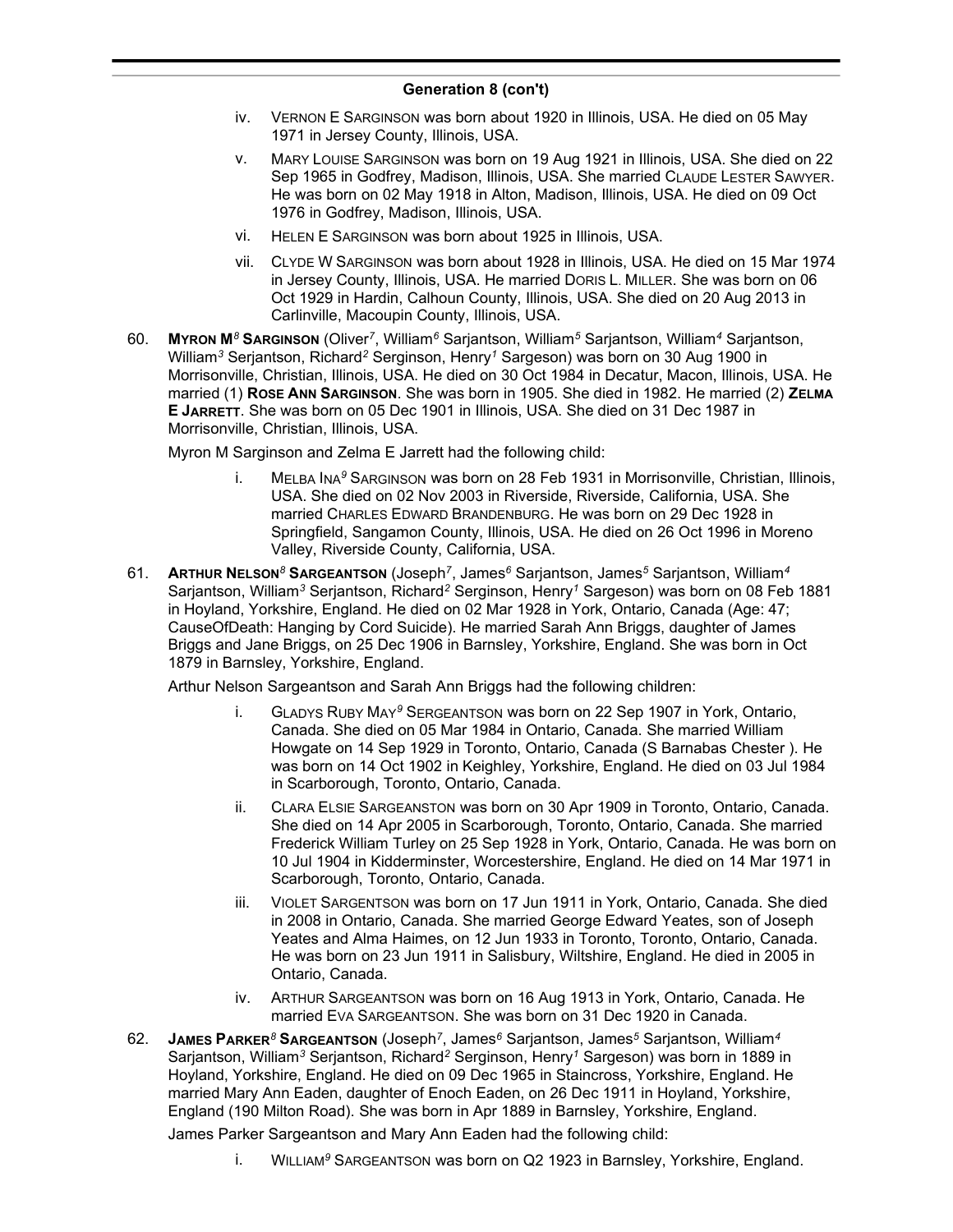63. **MABEL ROSE***<sup>8</sup>* **SARGEANTSON** (Charles Henry*<sup>7</sup>* , James*<sup>6</sup>* Sarjantson, James*<sup>5</sup>* Sarjantson, William*<sup>4</sup>* Sarjantson, William*<sup>3</sup>* Serjantson, Richard*<sup>2</sup>* Serginson, Henry*<sup>1</sup>* Sargeson) was born on 20 Aug 1889 in Thorne, Yorkshire, England. She died on 20 Dec 1977 in Crowle, Lincolnshire, England (Aged 88). She married (1) **CHARLES PEARSON** in Oct 1913 in Thorne, Yorkshire, England. He died on 12 Jul 1963 (Aged 79). She married (2) **UNKNOWN**.

unknown and Mabel Rose Sargeantson had the following child:

- i. ROSA MAY*<sup>9</sup>* SARGEANTSON was born on 08 May 1911 in Crowle, Lincolnshire, England.
- 64. **ELIZABETH***<sup>8</sup>* **SARJANTSON** (John Edward*<sup>7</sup>* , Thomas*<sup>6</sup>* , John*<sup>5</sup>* , Thomas*<sup>4</sup>* , John*<sup>3</sup>* Serjantson, Richard*<sup>2</sup>* Serginson, Henry*<sup>1</sup>* Sargeson) was born in 1878 in Goxhill, Lincolnshire, England. She married **JOHN E ROUTLEDGE**. He was born in 1860 in Cliffe, Yorkshire, England.

John E Routledge and Elizabeth Sarjantson had the following child:

- i. JOHN E*<sup>9</sup>* ROUTLEDGE was born in 1900 in Beverley, Yorkshire, England.
- 65. **JOHN EDWARD***<sup>8</sup>* **SARJANTSON** (John Edward*<sup>7</sup>* , Thomas*<sup>6</sup>* , John*<sup>5</sup>* , Thomas*<sup>4</sup>* , John*<sup>3</sup>* Serjantson, Richard*<sup>2</sup>* Serginson, Henry*<sup>1</sup>* Sargeson) was born in 1881 in Goxhill, Lincolnshire, England. He died on 10 Nov 1941 in Lincoln, Lincolnshire, England. He married Rosa Statters on 28 May 1910 in Goxhill, Lincolnshire, England. She was born in 1880 in Hull, Yorkshire, England.

John Edward Sarjantson and Rosa Statters had the following child:

- i. WILLIAM EDWARD*<sup>9</sup>* SARJANTSON was born on 01 Apr 1911 in Goxhill, Lincolnshire, England. He died in Dec 1988 in Hull, Yorkshire, England (Age: 77). He married Eva G Axup in 1935 in Sculcoates, Yorkshire, England. She was born on 14 Jan 1909.
- 66. **EDWARD***<sup>8</sup>* **SARJANTSON** (Edward Burrell*<sup>7</sup>* , Thomas*<sup>6</sup>* , John*<sup>5</sup>* , Thomas*<sup>4</sup>* , John*<sup>3</sup>* Serjantson, Richard*<sup>2</sup>* Serginson, Henry*<sup>1</sup>* Sargeson) was born on 03 Jan 1871 in Mareham le Fen, Lincolnshire, England. He died in Jun 1957 in Sleaford, Lincolnshire, England (Age: 86). He married Lilly Woods Harvey in 1898 in Boston, Lincolnshire, England. She was born on 29 Apr 1878 in Kirton, Lincolnshire, England.

Edward Sarjantson and Lilly Woods Harvey had the following children:

- i. ANNIE*<sup>9</sup>* SARJANTSON was born in 1901 in Billinghay, Lincolnshire, England.
- ii. EMMA SARJANTSON was born in 1903 in Chapel Hill, Lincolnshire, England.
- iii. HARRY SARJANTSON was born on 09 May 1904 in Billinghay, Lincolnshire, England.
- iv. JOHN SARJANTSON was born on 13 Nov 1906 in Billinghay, Lincolnshire, England.
- v. JAMES SARJANTSON was born on 05 Apr 1919.
- vi. PETER SARJANTSON was born on 05 Sep 1922 in Lincolnshire, England. He died in Apr 1988 in Halifax, Yorkshire, England (Age: 65).
- 67. **THOMAS***<sup>8</sup>* **SARJANTSON** (Edward Burrell*<sup>7</sup>* , Thomas*<sup>6</sup>* , John*<sup>5</sup>* , Thomas*<sup>4</sup>* , John*<sup>3</sup>* Serjantson, Richard*<sup>2</sup>* Serginson, Henry*<sup>1</sup>* Sargeson) was born in 1873 in Mareham le Fen, Lincolnshire, England. He married Gertrude Rippin in 1898 in Boston, Lincolnshire, England. She was born in 1879 in Westby, Lincolnshire, England.

Thomas Sarjantson and Gertrude Rippin had the following children:

- i. ALICE MARY*<sup>9</sup>* SARJANTSON was born in 1899 in Chapel Hill, Lincolnshire, England.
- ii. THOMAS E SARJANTSON was born on 21 Oct 1899 in Billinghay, Lincolnshire, England. He married Eva W Dicken in Dec 1937 in London, England. She was born on 30 Apr 1907.
- iii. MARY ANN SARJANTSON was born on 23 Dec 1900 in Billinghay, Lincolnshire, England.
- iv. DOROTHY SARJANTSON was born on 16 Feb 1902 in Billinghay, Lincolnshire, England. She died in Mar 1976 in Brent Cross, Middlesex, England (Age: 74).
- v. JOHN SARJANTSON was born in 1904 in Billinghay, Lincolnshire, England.
- vi. CECIL SARJANTSON was born in 1905 in Billinghay, Lincolnshire, England.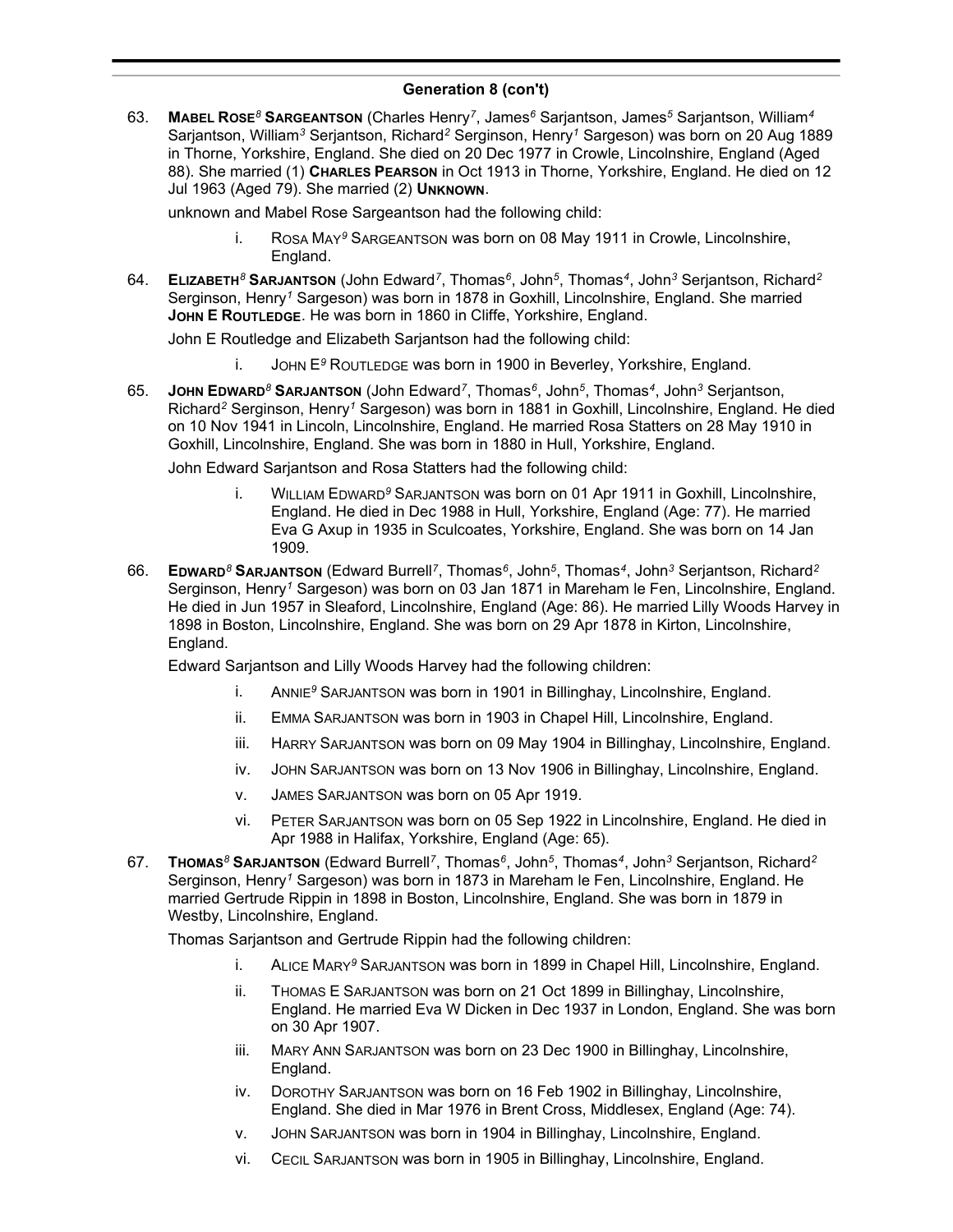- vii. EDGAR SARJANTSON was born on 01 Mar 1906 in Billinghay, Lincolnshire, England. He died in Mar 1983 in London, England (Age: 77). He married (1) Rose E JOHNSON in Sep 1926 in Grantham, Lincolnshire, England. She was born on 03 Mar 1906. He married an unknown spouse in 1935 in Grimsby, Lincolnshire, England.
- viii. WILLIAM SARJANTSON was born on 08 Nov 1908 in Billinghay, Lincolnshire, England. He died in Oct 1988 in Enfield, Middlesex, England (Age: 79). He married Doris Charlton in Jun 1935 in Brentford, Middlesex, England. She was born on 10 Jun 1915.
- ix. RICHARD SARJANTSON was born on 04 Apr 1910 in Billinghay, Lincolnshire, England. He married Rosina Guiliano in 1935 in Bethnal Green, London, England. She was born on 10 Jul 1915.
- x. RONALD SARJANTSON was born on 28 Jun 1912 in Lincolnshire, England.
- xi. ALFRED SARJANTSON was born on 02 Apr 1915.
- 68. **JOSEPH RICHARD***<sup>8</sup>* **SARJANTSON** (Stephen*<sup>7</sup>* , Richard*<sup>6</sup>* , John*<sup>5</sup>* , Thomas*<sup>4</sup>* , John*<sup>3</sup>* Serjantson, Richard*<sup>2</sup>* Serginson, Henry*<sup>1</sup>* Sargeson) was born in 1881 in Toynton All Saints, Lincolnshire, England. He died in Jul 1909 in Spilsby, Lincolnshire, England (Age: 28). He married Gwendoline Annie Ranshaw in 1907 in Horncastle, Lincolnshire, England. She was born in 1880.

Joseph Richard Sarjantson and Gwendoline Annie Ranshaw had the following child:

- i. CYRIL*<sup>9</sup>* SARJANTSON was born on 04 Dec 1907. He died in Jun 1992 in North Walsham, Norfolk, England (Age: 84). He married Fanny Gosling in Sep 1930 in Horncastle, Lincolnshire, England. She was born on 29 May 1910.
- 69. **WILLIAM***<sup>8</sup>* **SARJANTSON** (Stephen*<sup>7</sup>* , Richard*<sup>6</sup>* , John*<sup>5</sup>* , Thomas*<sup>4</sup>* , John*<sup>3</sup>* Serjantson, Richard*<sup>2</sup>* Serginson, Henry*<sup>1</sup>* Sargeson) was born on 25 Sep 1888 in Toynton All Saints, Lincolnshire, England. He died in Mar 1977 in Northampton, Northamptonshire, England (Age: 88). He married Nelly Dakin in Oct 1915 in Rotherham, Yorkshire, England. She was born on 19 Feb 1892.

William Sarjantson and Nelly Dakin had the following child:

- i. WILLIAM H*<sup>9</sup>* SARJANTSON was born on 31 Oct 1915.
- 70. **GEORGE MOUNTAIN***<sup>8</sup>* **SARGANTSON** (William*<sup>7</sup>* Sarjantson, George Richardson*<sup>6</sup>* Sarjantson, John*<sup>5</sup>* Sarjantson, Thomas*<sup>4</sup>* Sarjantson, John*<sup>3</sup>* Serjantson, Richard*<sup>2</sup>* Serginson, Henry*<sup>1</sup>* Sargeson) was born on 10 Jun 1870 in Waltham, Lincolnshire, England. He died on 08 Jun 1944 in Grimsby, Lincolnshire, England. He married Lettitia Colton, daughter of Marshall Colton, on 15 May 1893 in Grimsby, Lincolnshire, England. She was born on 04 Mar 1871 in Bardney, Lincolnshire, England.

George Mountain Sargantson and Lettitia Colton had the following children:

- i. ETHEL*<sup>9</sup>* SARJANTSON was born on 28 Oct 1894 in Grimsby, Lincolnshire, England. She died in Mar 1986 in Epping, Essex, England. She married Charles Edward Clift in Apr 1915 in Grimsby, Lincolnshire, England. He was born on 12 Oct 1882 in Guisborough, Yorkshire, England. He died on 27 Oct 1964 in Grimsby, Lincolnshire, England.
- ii. IVY SARJANTSON was born in 1900 in Grimsby, Lincolnshire, England.
- iii. EDGAR SARGANTSON was born in 1912 in Grimsby, Lincolnshire, England. He married ALICE IRENE BLOY. She was born on 21 Apr 1915 in Grimsby, Lincolnshire, England. She died on 29 Jun 1989 in Grimsby, Lincolnshire, England (Age 74).
- 71. **ARTHUR EDWIN***<sup>8</sup>* **SARJANTSON** (William*<sup>7</sup>* , George Richardson*<sup>6</sup>* , John*<sup>5</sup>* , Thomas*<sup>4</sup>* , John*<sup>3</sup>* Serjantson, Richard*<sup>2</sup>* Serginson, Henry*<sup>1</sup>* Sargeson) was born in 1882 in Waltham, Lincolnshire, England. He died in Apr 1937 in Grimsby, Lincolnshire, England. He married Isabella Borthwick in Oct 1903 in Grimsby, Lincolnshire, England.

Arthur Edwin Sarjantson and Isabella Borthwick had the following child:

- i. CATHERINE CHARLOTTE*<sup>9</sup>* SARGENTSON was born on 21 Jun 1905 in Grimsby, Lincolnshire, England. She died in Feb 1990 in Northumberland, England.
- 72. **JOHN WILLIAM KIRKBY***<sup>8</sup>* **SARJANTSON** (William*<sup>7</sup>* , George Richardson*<sup>6</sup>* , John*<sup>5</sup>* , Thomas*<sup>4</sup>* , John*<sup>3</sup>* Serjantson, Richard*<sup>2</sup>* Serginson, Henry*<sup>1</sup>* Sargeson) was born on 16 Jul 1884 in Waltham, Lincolnshire, England. He died on 08 May 1948 in Grimsby, Lincolnshire, England (Age: 63). He